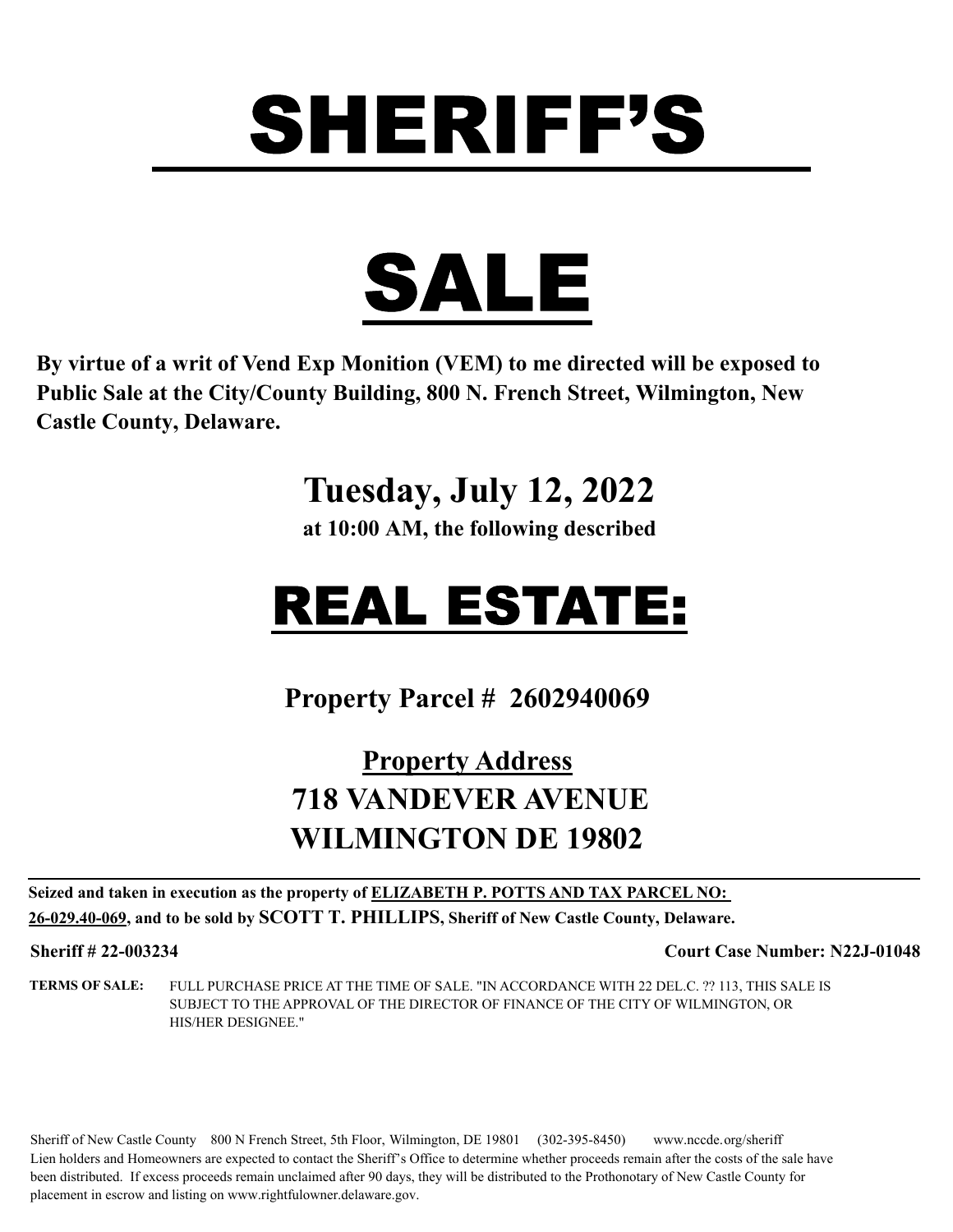

**By virtue of a writ of Vend Exp Monition (VEM) to me directed will be exposed to Public Sale at the City/County Building, 800 N. French Street, Wilmington, New Castle County, Delaware.** 

#### **Tuesday, July 12, 2022**

**at 10:00 AM, the following described**

## REAL ESTATE:

**Property Parcel # 1001020282**

#### **Property Address 29 THORN LANE NEW CASTLE DE 19720**

**Seized and taken in execution as the property of THORNROSE INVESTMENTS, LLC AND TAX PARCEL NO.: 10-010.20-282, and to be sold by SCOTT T. PHILLIPS, Sheriff of New Castle County, Delaware.**

**Sheriff # 22-003235 Court Case Number: N22J-01051**

**TERMS OF SALE:** FULL PURCHASE PRICE AT THE TIME OF SALE. "IN ACCORDANCE WITH 22 DEL.C. ?? 113, THIS SALE IS SUBJECT TO THE APPROVAL OF THE DIRECTOR OF FINANCE OF THE CITY OF WILMINGTON, OR HIS/HER DESIGNEE."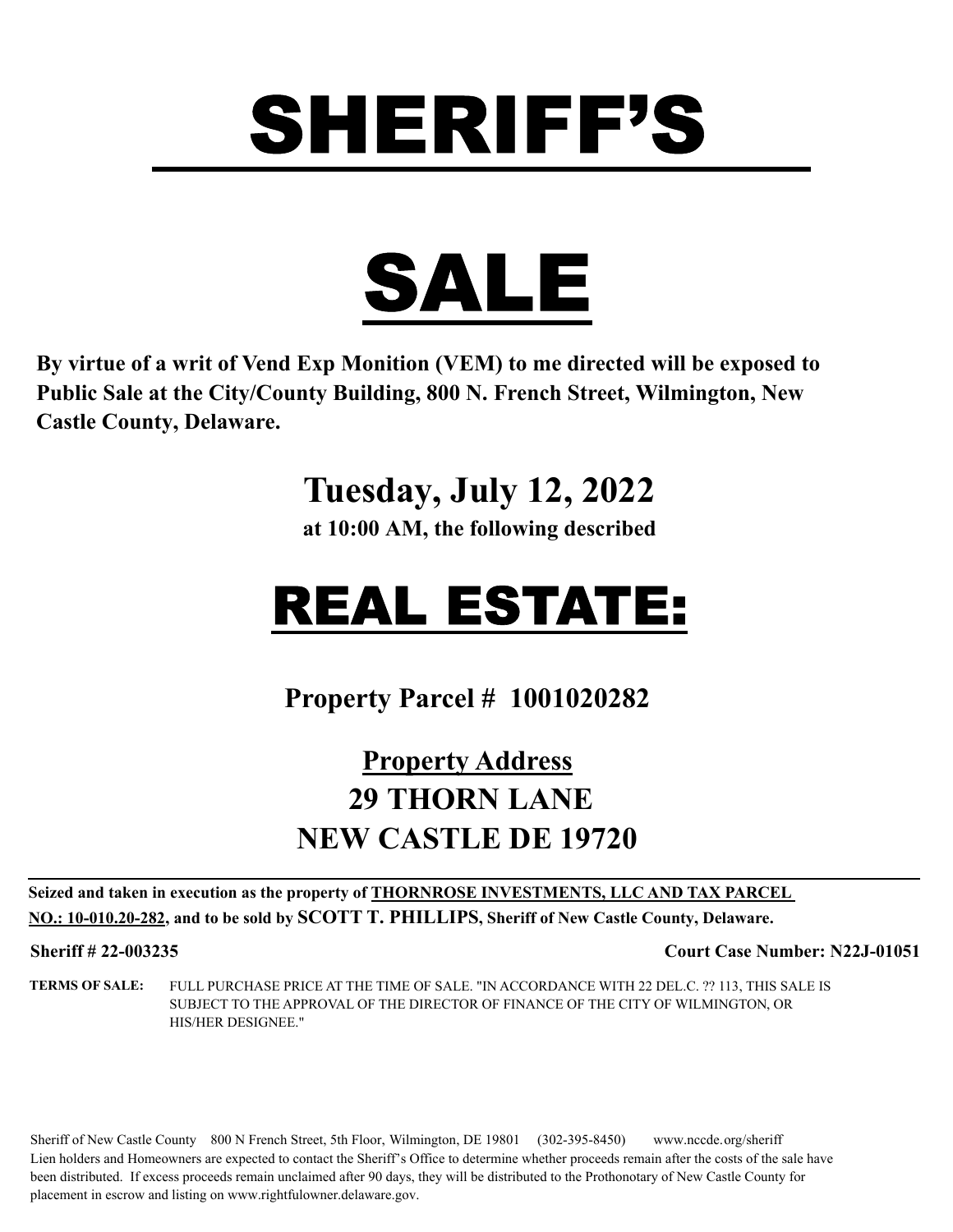

**By virtue of a writ of Vend Exp Monition (VEM) to me directed will be exposed to Public Sale at the City/County Building, 800 N. French Street, Wilmington, New Castle County, Delaware.** 

#### **Tuesday, July 12, 2022**

**at 10:00 AM, the following described**

## REAL ESTATE:

**Property Parcel # 2604210325**

#### **Property Address 1122 BEECH STREET WILMINGTON DE 19805**

**Seized and taken in execution as the property of BAYVIEW HOLDINGS, LLC AND TAX PARCEL NO.: 26-042.10-325, and to be sold by SCOTT T. PHILLIPS, Sheriff of New Castle County, Delaware.**

**Sheriff # 22-003236 Court Case Number: N22J-01054**

**TERMS OF SALE:** FULL PURCHASE PRICE AT THE TIME OF SALE. "IN ACCORDANCE WITH 22 DEL.C. ?? 113, THIS SALE IS SUBJECT TO THE APPROVAL OF THE DIRECTOR OF FINANCE OF THE CITY OF WILMINGTON, OR HIS/HER DESIGNEE."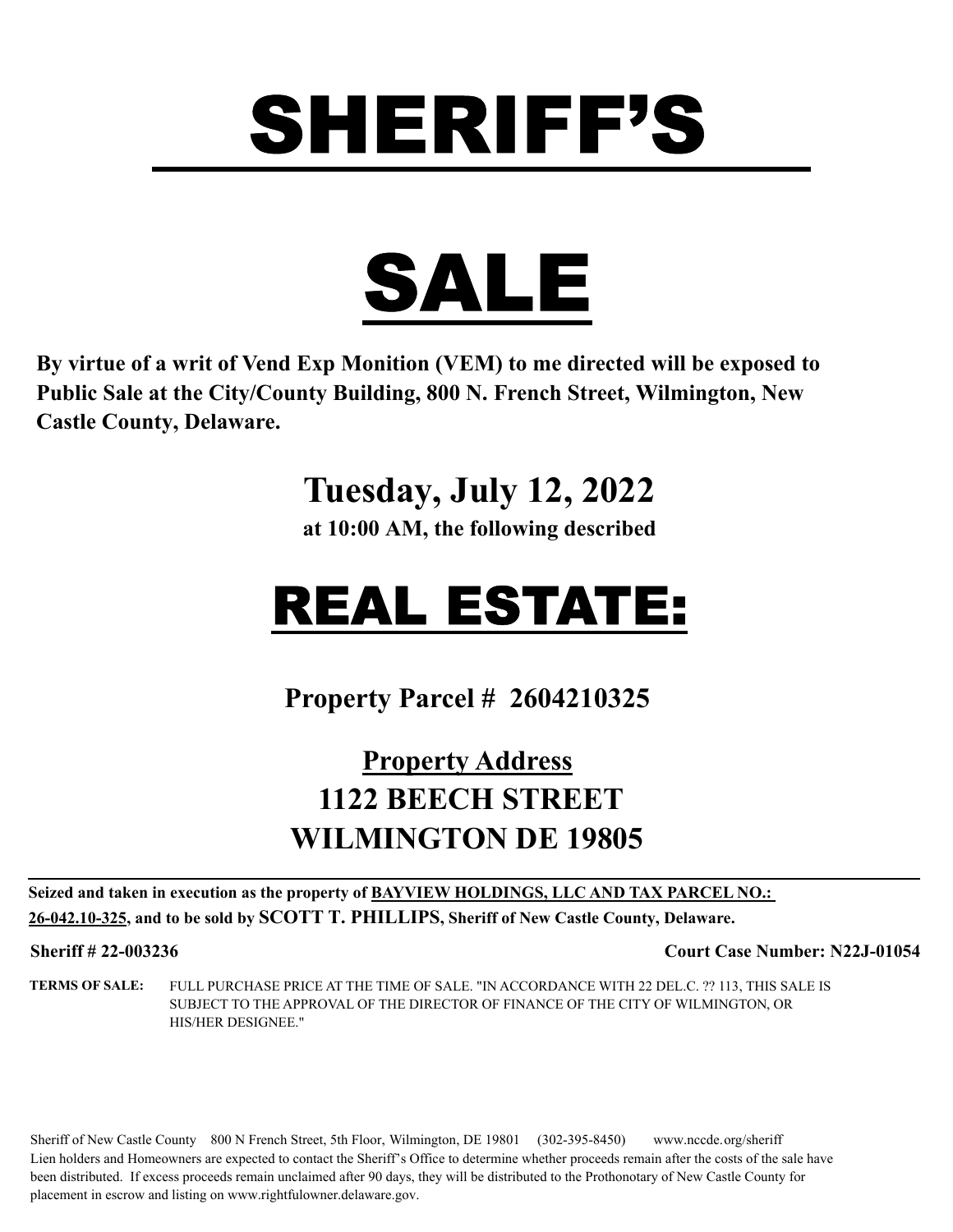

**By virtue of a writ of Vend Exp Monition (VEM) to me directed will be exposed to Public Sale at the City/County Building, 800 N. French Street, Wilmington, New Castle County, Delaware.** 

#### **Tuesday, July 12, 2022**

**at 10:00 AM, the following described**

## REAL ESTATE:

**Property Parcel # 1000140040**

#### **Property Address 4106 NEW CASTLE AVENUE NEW CASTLE DE 19720**

**Seized and taken in execution as the property of CHURCH OF GOD PROPHECY AND TAX PARCEL NO: 10-001.40-040, and to be sold by SCOTT T. PHILLIPS, Sheriff of New Castle County, Delaware.**

**Sheriff # 22-003237 Court Case Number: N22J-01053**

**TERMS OF SALE:** FULL PURCHASE PRICE AT THE TIME OF SALE. "IN ACCORDANCE WITH 22 DEL.C. ?? 113, THIS SALE IS SUBJECT TO THE APPROVAL OF THE DIRECTOR OF FINANCE OF THE CITY OF WILMINGTON, OR HIS/HER DESIGNEE."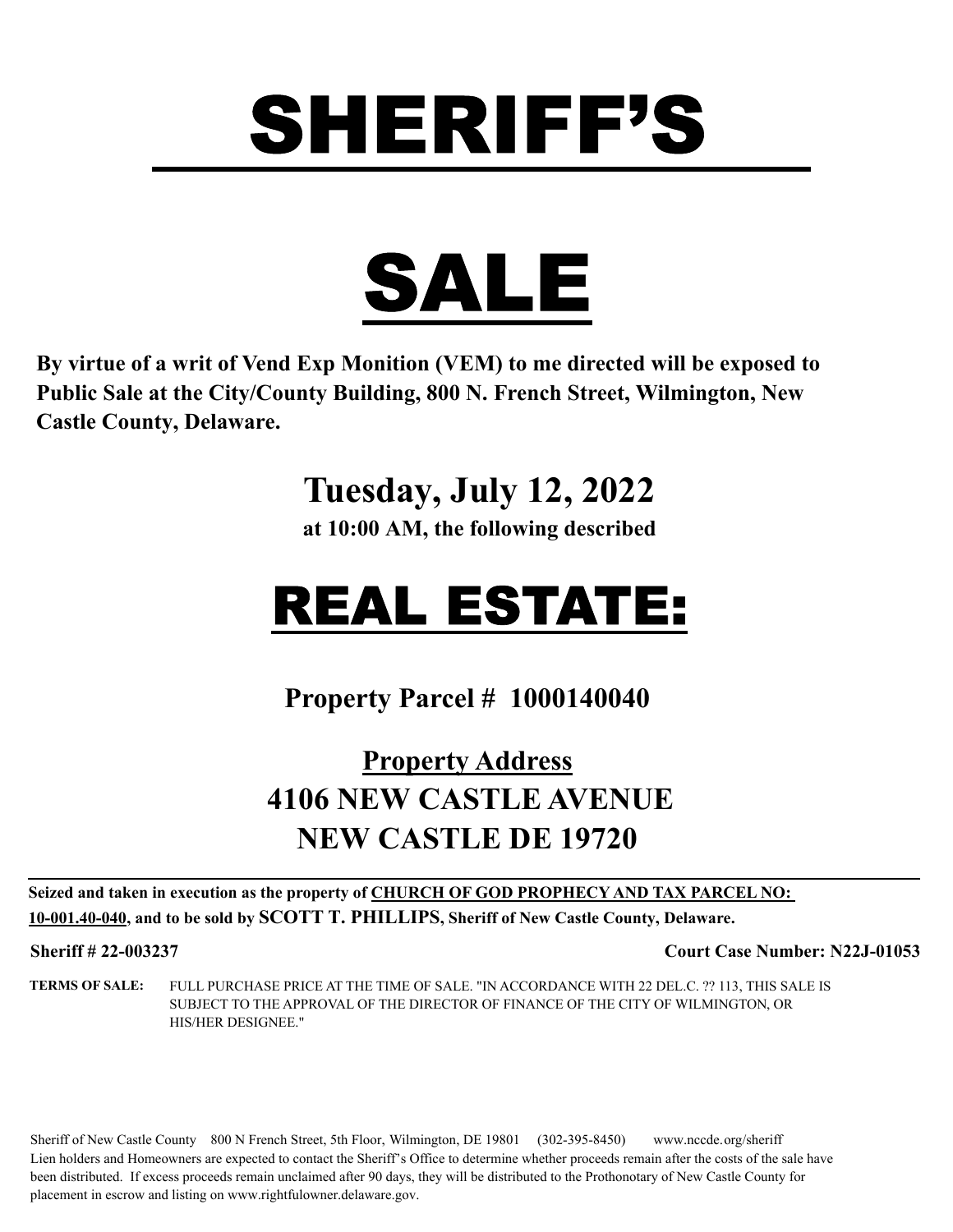

**By virtue of a writ of Vend Exp Monition (VEM) to me directed will be exposed to Public Sale at the City/County Building, 800 N. French Street, Wilmington, New Castle County, Delaware.** 

#### **Tuesday, July 12, 2022**

**at 10:00 AM, the following described**

## REAL ESTATE:

**Property Parcel # 2602210260**

#### **Property Address 211 W. 25TH STREET WILMINGTON DE 19802**

**Seized and taken in execution as the property of DENBUCK REALTY CO. AND TAX PARCEL NO.: 26-022.10-260, and to be sold by SCOTT T. PHILLIPS, Sheriff of New Castle County, Delaware.**

**Sheriff # 22-003238 Court Case Number: N22J-01052**

**TERMS OF SALE:** FULL PURCHASE PRICE AT THE TIME OF SALE. "IN ACCORDANCE WITH 22 DEL.C. ?? 113, THIS SALE IS SUBJECT TO THE APPROVAL OF THE DIRECTOR OF FINANCE OF THE CITY OF WILMINGTON, OR HIS/HER DESIGNEE."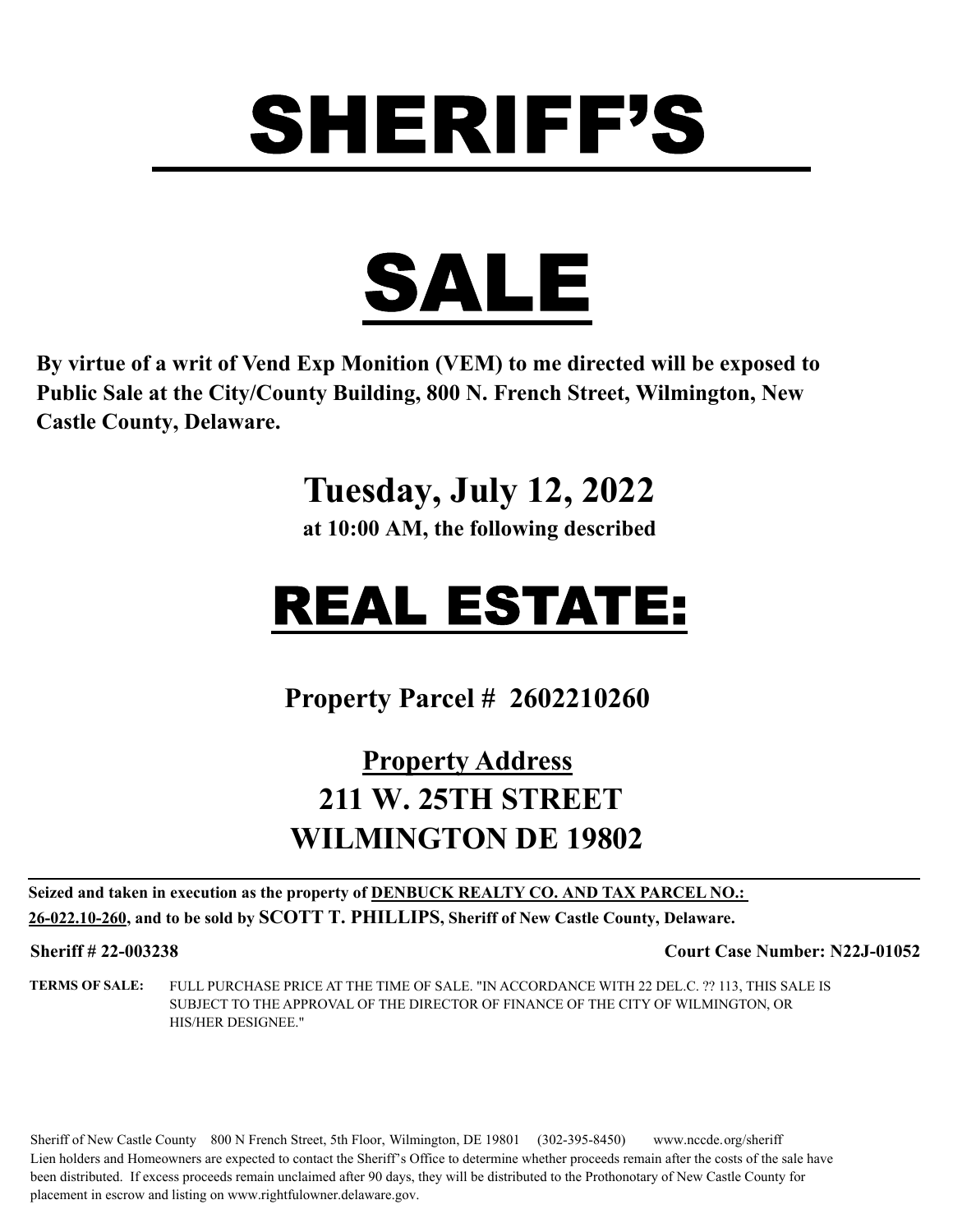

**By virtue of a writ of Vend Exp Monition (VEM) to me directed will be exposed to Public Sale at the City/County Building, 800 N. French Street, Wilmington, New Castle County, Delaware.** 

#### **Tuesday, July 12, 2022**

**at 10:00 AM, the following described**

## REAL ESTATE:

**Property Parcel # 2600540014**

#### **Property Address 2619 W. 18TH STREET WILMINGTON DE 19806**

**Seized and taken in execution as the property of CHARLES A KIRKPATRICK AND TAX PARCEL NO: 26-005.40-014, and to be sold by SCOTT T. PHILLIPS, Sheriff of New Castle County, Delaware.**

**Sheriff # 22-003239 Court Case Number: N22J-01050**

**TERMS OF SALE:** FULL PURCHASE PRICE AT THE TIME OF SALE. "IN ACCORDANCE WITH 22 DEL.C. ?? 113, THIS SALE IS SUBJECT TO THE APPROVAL OF THE DIRECTOR OF FINANCE OF THE CITY OF WILMINGTON, OR HIS/HER DESIGNEE."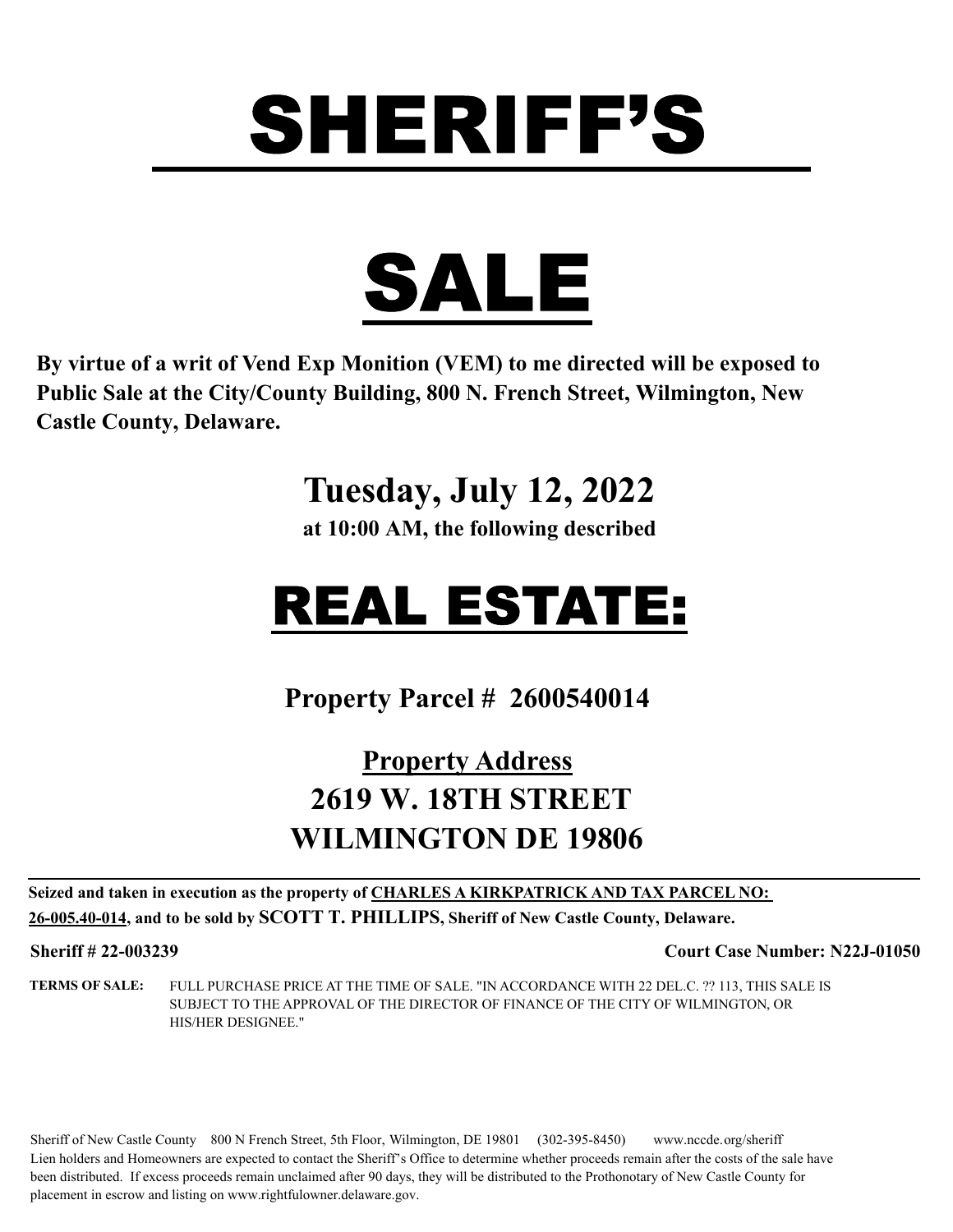

**By virtue of a writ of Vend Exp Monition (VEM) to me directed will be exposed to Public Sale at the City/County Building, 800 N. French Street, Wilmington, New Castle County, Delaware.** 

#### **Tuesday, July 12, 2022**

**at 10:00 AM, the following described**

## REAL ESTATE:

**Property Parcel # 2602940268**

#### **Property Address 928 VANDEVER AVENUE WILMINGTON DE 19802**

**Seized and taken in execution as the property of JEANETTE H MCCALLISTER, DON H MCCALLISTER AND TAX PARCEL NO: 26-029.40-268, and to be sold by SCOTT T. PHILLIPS, Sheriff of New Castle** 

#### **County, Delaware.**

**Sheriff # 22-003240 Court Case Number: N22J-01049**

**TERMS OF SALE:** FULL PURCHASE PRICE AT THE TIME OF SALE. "IN ACCORDANCE WITH 22 DEL.C. ?? 113, THIS SALE IS SUBJECT TO THE APPROVAL OF THE DIRECTOR OF FINANCE OF THE CITY OF WILMINGTON, OR HIS/HER DESIGNEE."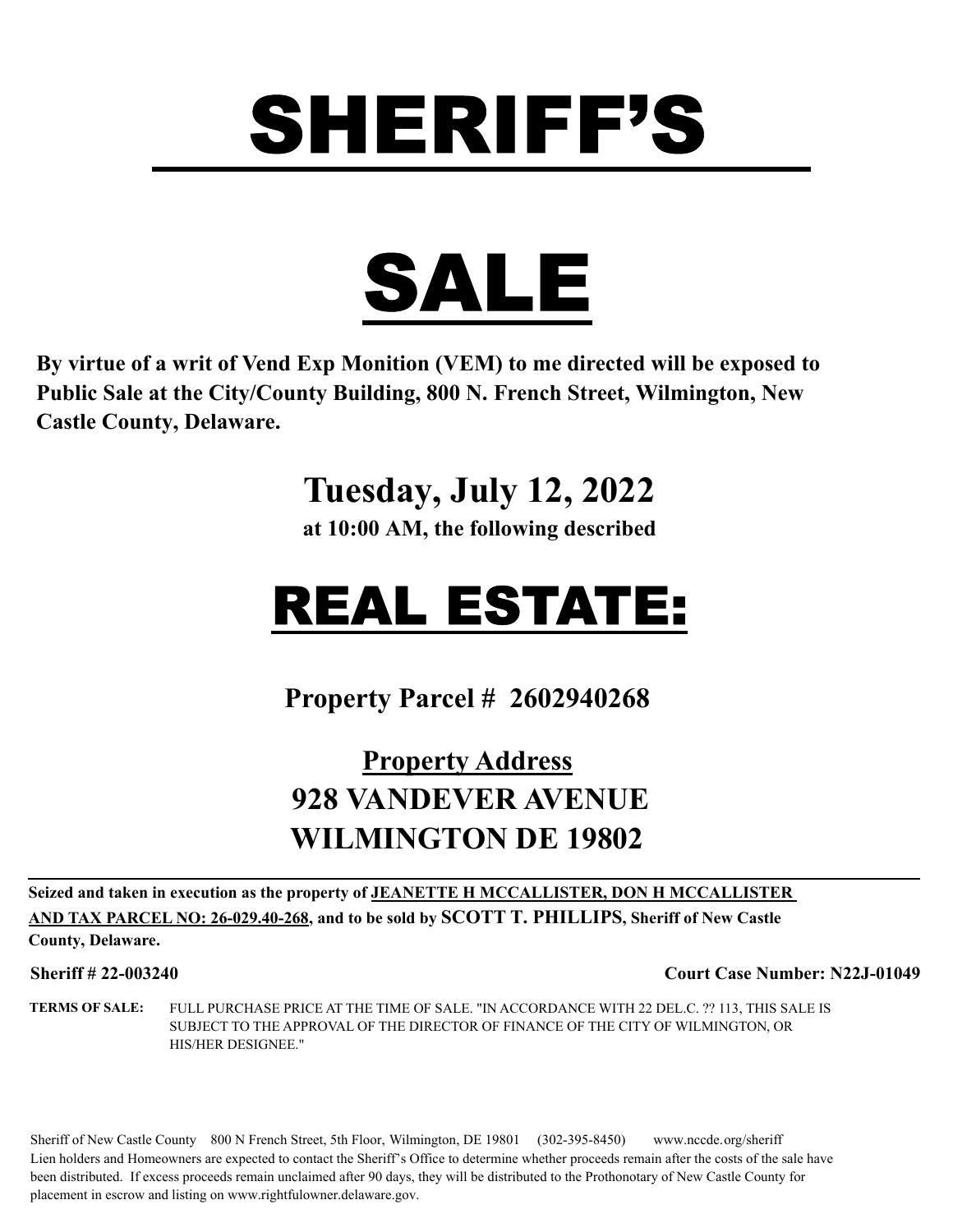

**By virtue of a writ of Vend Exp Judgment (JDG) to me directed will be exposed to Public Sale at the City/County Building, 800 N. French Street, Wilmington, New Castle County, Delaware.** 

**Tuesday, July 12, 2022**

**at 10:00 AM, the following described**

## REAL ESTATE:

**Property Parcel # 0801100017**

#### **Property Address 6520 LIMESTONE ROAD HOCKESSIN DE 19707**

**Seized and taken in execution as the property of EILEEN DIFELICE, and to be sold by SCOTT T. PHILLIPS, Sheriff of New Castle County, Delaware.**

**Sheriff # 22-002925 Court Case Number: N18M-08-156**

**TERMS OF SALE:** 20% DOWN AT TIME OF SALE. BALANCE DUE ON OR BEFORE 8/15/2022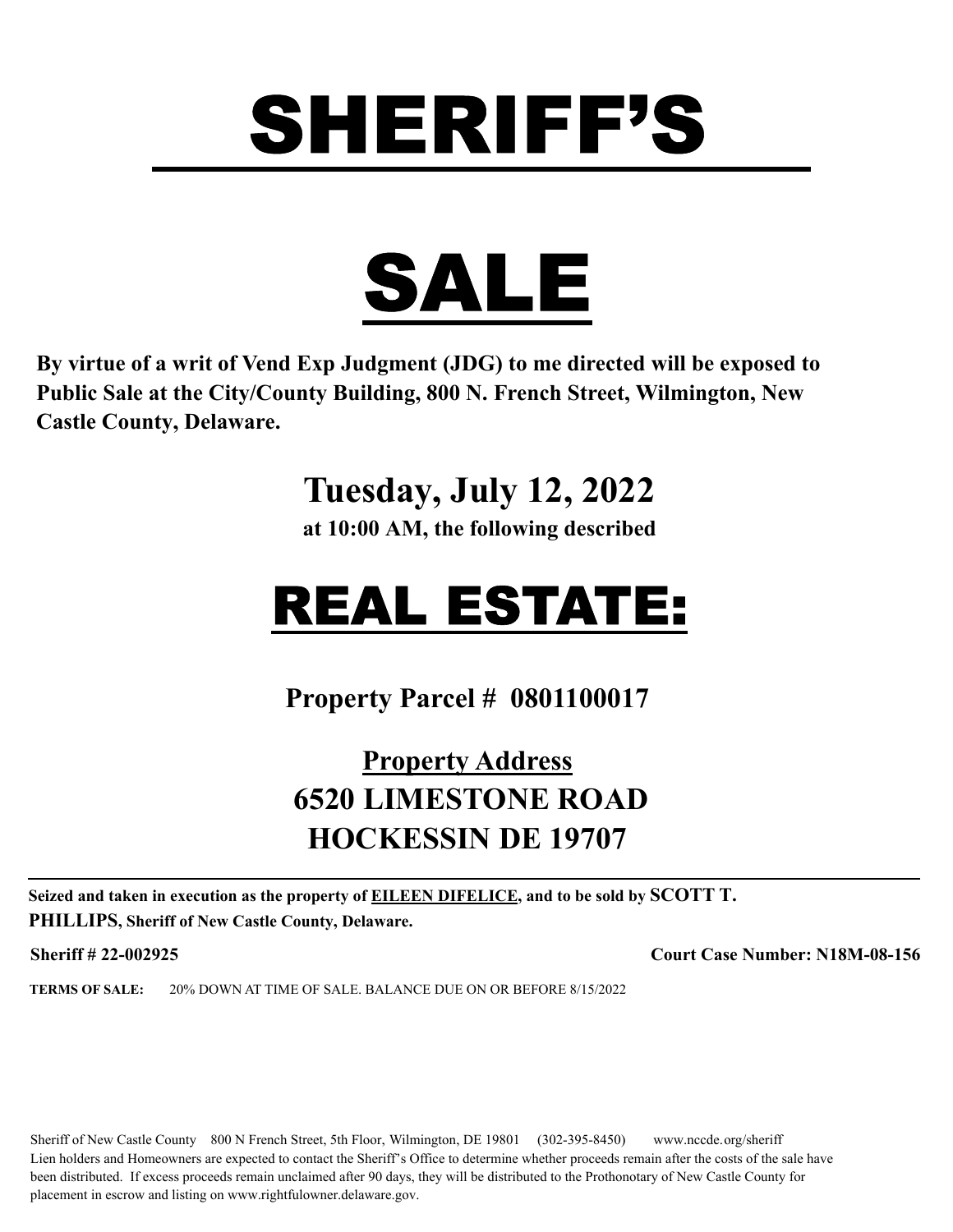

**By virtue of a writ of Lev Fac to me directed will be exposed to Public Sale at the City/County Building, 800 N. French Street, Wilmington, New Castle County, Delaware.** 

### **Tuesday, July 12, 2022**

**at 10:00 AM, the following described**

## REAL ESTATE:

**Property Parcel # 2603320153**

#### **Property Address 133 N. DUPONT STREET WILMINGTON DE 19805**

**Seized and taken in execution as the property of ROBERT I BOVELL JR, and to be sold by SCOTT T. PHILLIPS, Sheriff of New Castle County, Delaware.**

**Sheriff # 22-002696 Court Case Number: N17L-09-088 JAP**

**TERMS OF SALE:** 20% DOWN AT TIME OF SALE. BALANCE DUE ON OR BEFORE 8/15/2022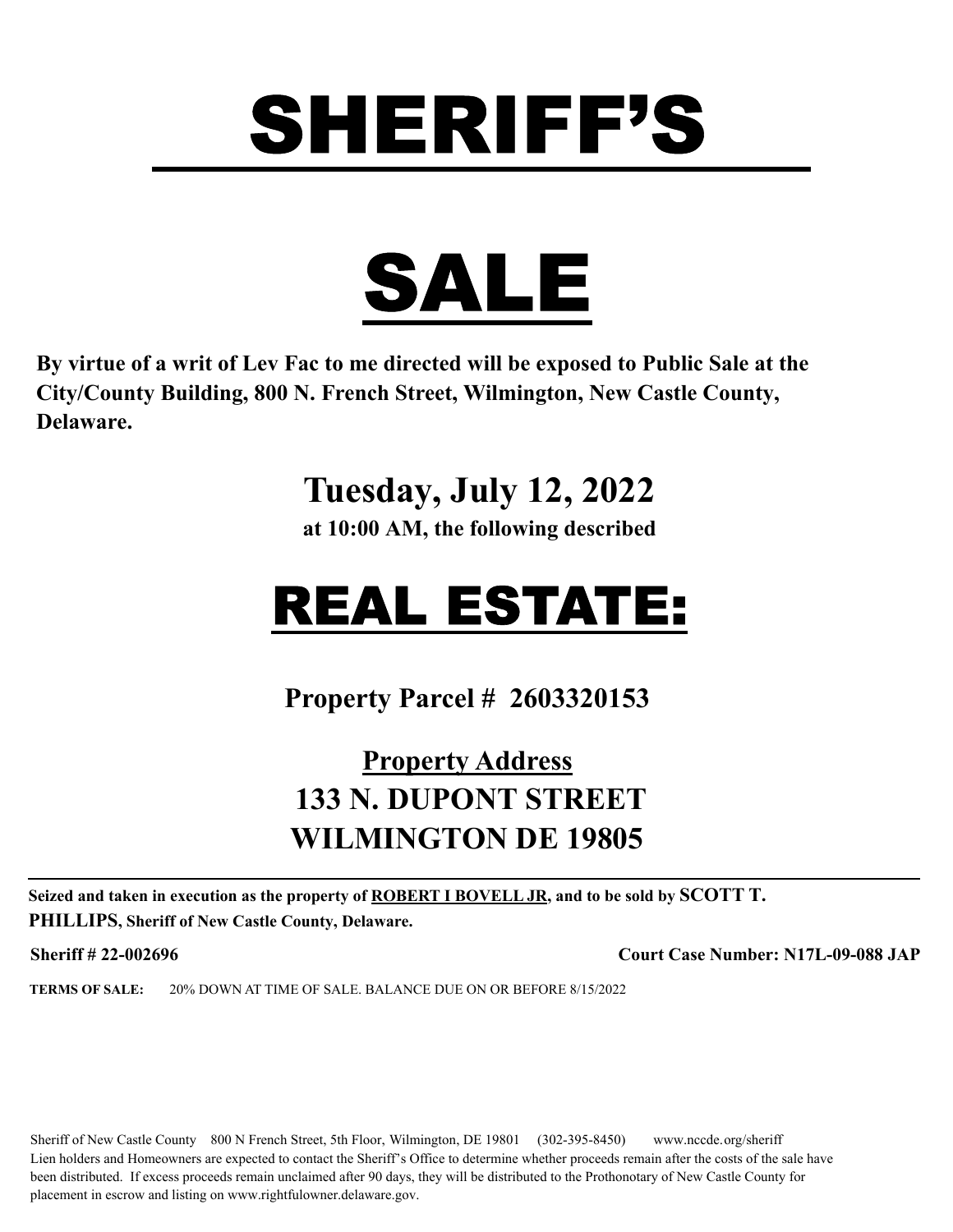



**By virtue of a writ of Lev Fac to me directed will be exposed to Public Sale at the City/County Building, 800 N. French Street, Wilmington, New Castle County, Delaware.** 

#### **Tuesday, July 12, 2022**

**at 10:00 AM, the following described**

### REAL ESTATE:

**Property Parcel # 2602740109**

#### **Property Address 1223 MCCOY WAY WILMINGTON DE 19805**

**Seized and taken in execution as the property of AUGUSTA L DAVIS, and to be sold by SCOTT T. PHILLIPS, Sheriff of New Castle County, Delaware.**

**Sheriff # 22-002697 Court Case Number: N20L-01-108 JRJ**

**TERMS OF SALE:** 20% DOWN AT TIME OF SALE. BALANCE DUE ON OR BEFORE 8/15/2022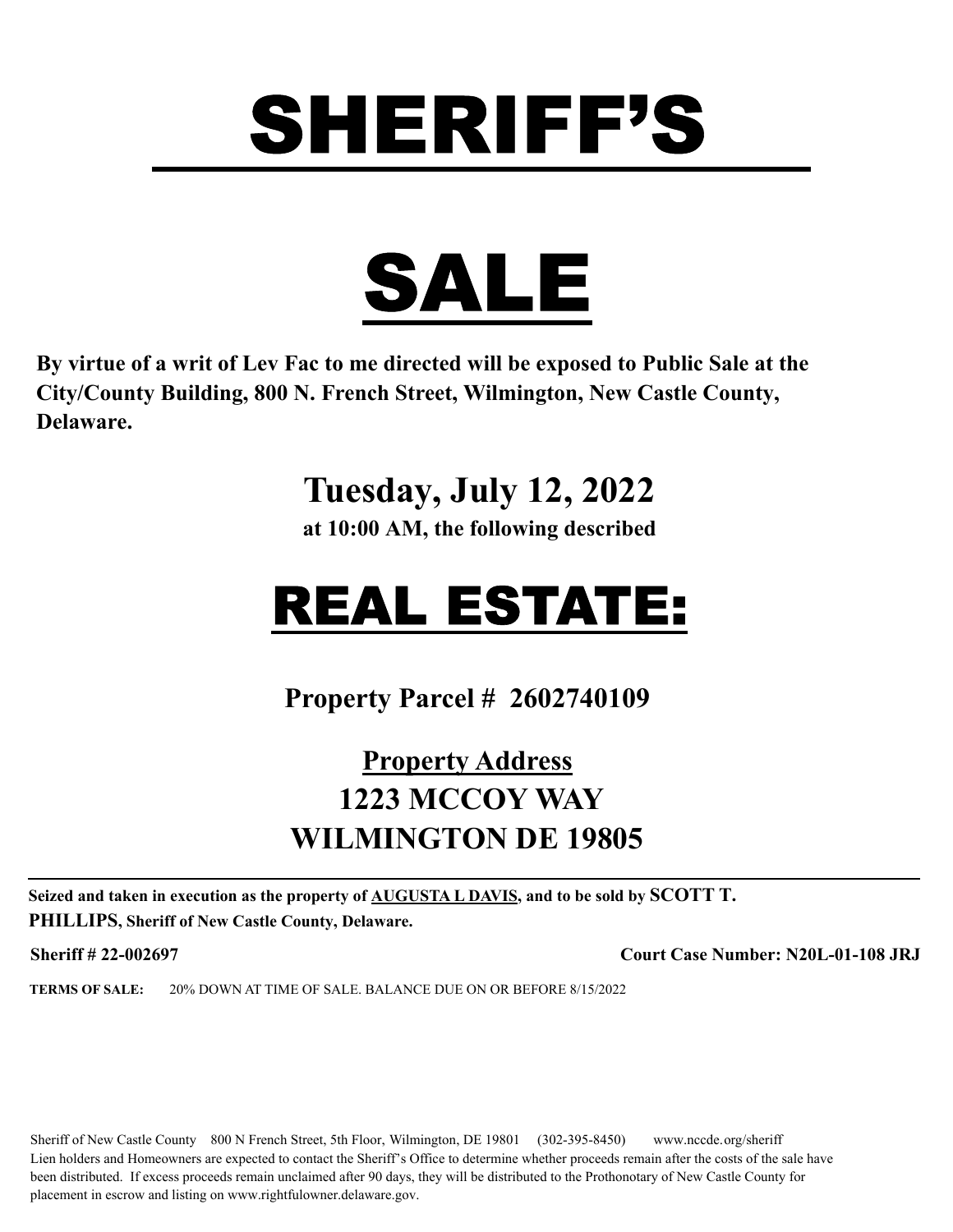

**By virtue of a writ of Lev Fac to me directed will be exposed to Public Sale at the City/County Building, 800 N. French Street, Wilmington, New Castle County, Delaware.** 

### **Tuesday, July 12, 2022**

**at 10:00 AM, the following described**

## REAL ESTATE:

**Property Parcel # 2603630459**

#### **Property Address 814 KIRKWOOD STREET WILMINGTON DE 19804**

**Seized and taken in execution as the property of ROBERT A OSBORNE, and to be sold by SCOTT T. PHILLIPS, Sheriff of New Castle County, Delaware.**

**Sheriff # 22-002700 Court Case Number: N21L-08-022 CEB**

**TERMS OF SALE:** 20% DOWN AT TIME OF SALE. BALANCE DUE ON OR BEFORE 8/15/2022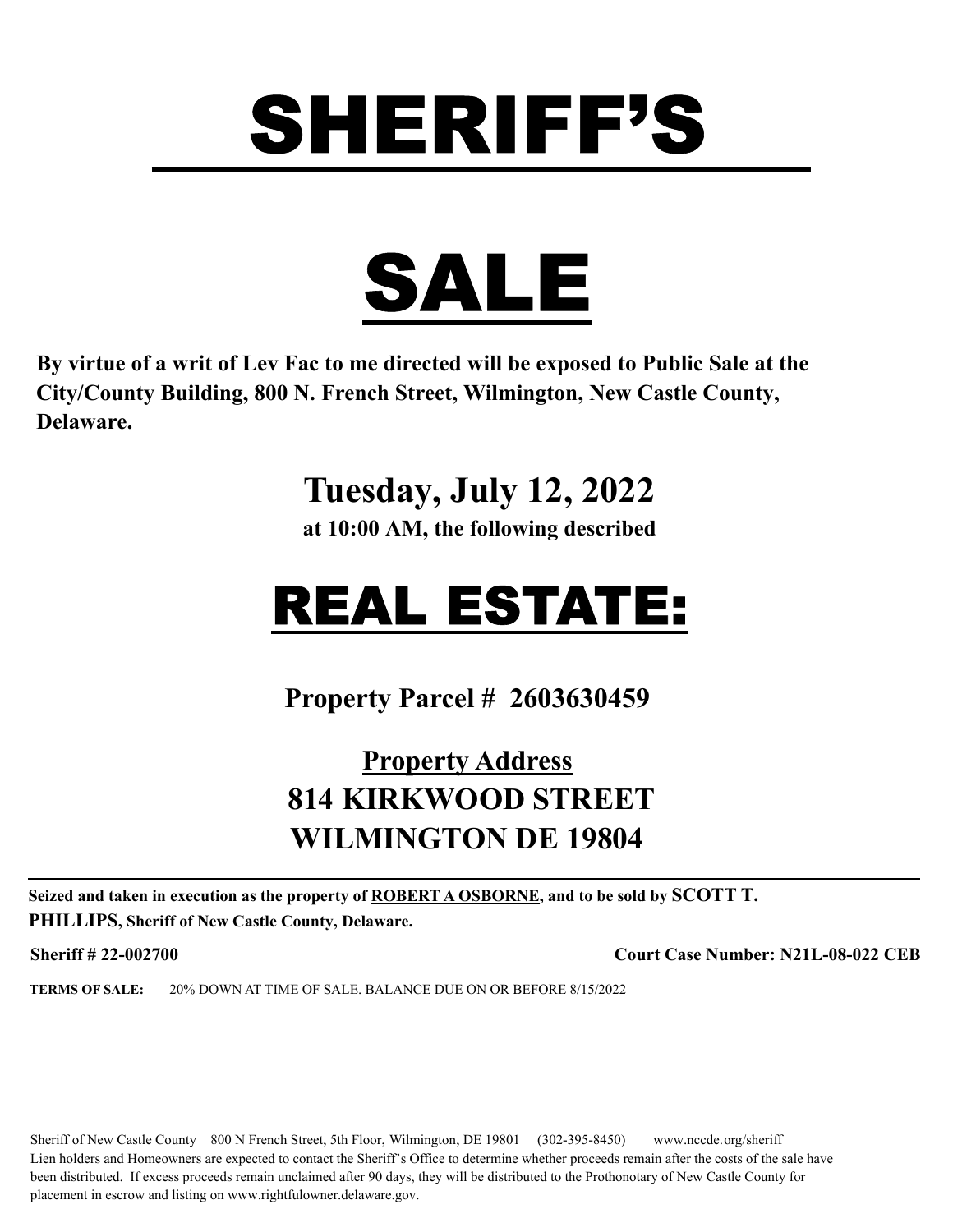

**By virtue of a writ of Lev Fac to me directed will be exposed to Public Sale at the City/County Building, 800 N. French Street, Wilmington, New Castle County, Delaware.** 

### **Tuesday, July 12, 2022**

**at 10:00 AM, the following described**

## REAL ESTATE:

**Property Parcel # 1102720167**

#### **Property Address 606 VALLEY RUN BEAR DE 19701**

**Seized and taken in execution as the property of WILLIAM TORRES AND JESSICA VEGA TORRES, and to be sold by SCOTT T. PHILLIPS, Sheriff of New Castle County, Delaware.**

**Sheriff # 22-002702 Court Case Number: N19L-10-034 FJJ**

**TERMS OF SALE:** 20% DOWN AT TIME OF SALE. BALANCE DUE ON OR BEFORE 8/15/2022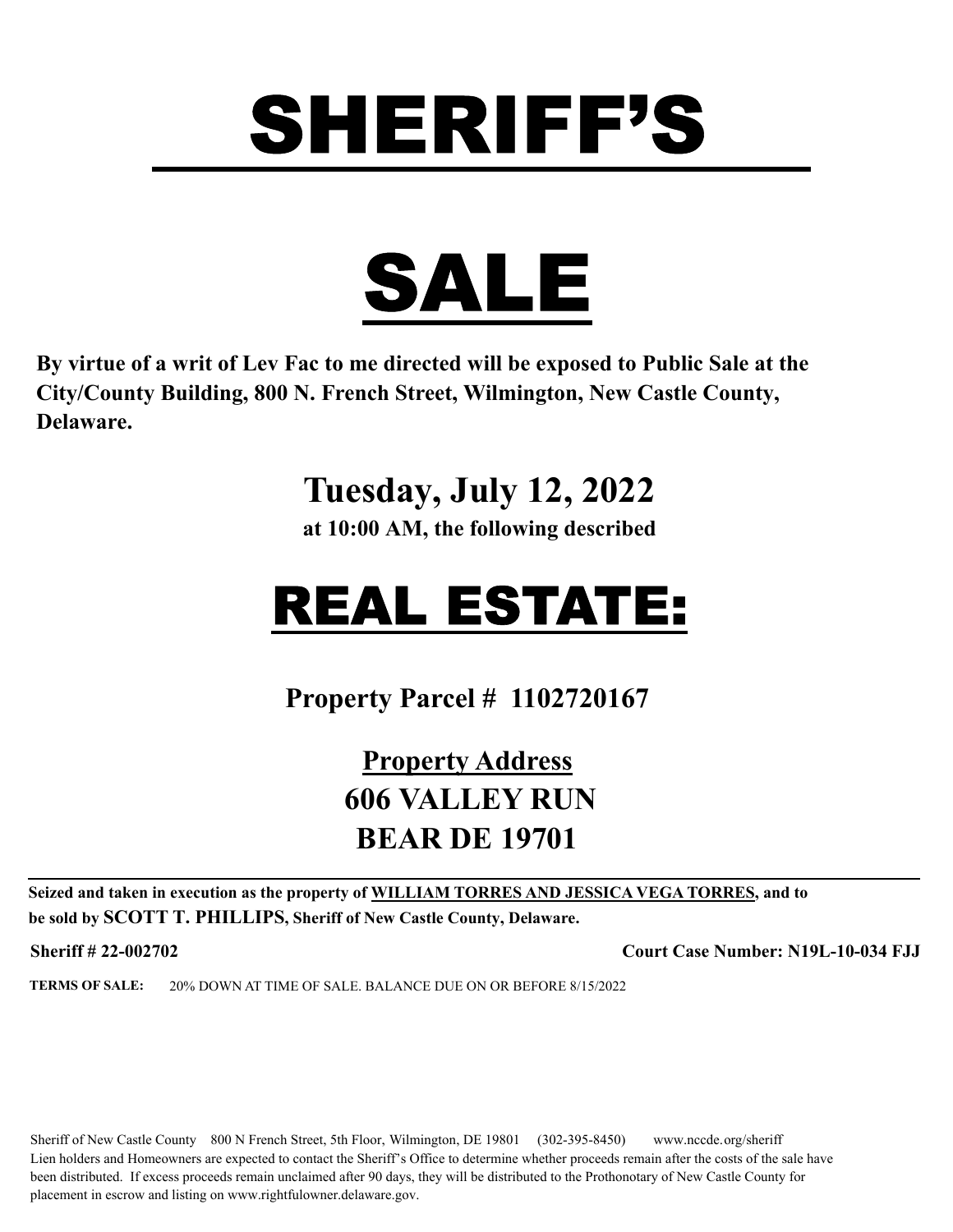

**By virtue of a writ of Lev Fac to me directed will be exposed to Public Sale at the City/County Building, 800 N. French Street, Wilmington, New Castle County, Delaware.** 

### **Tuesday, July 12, 2022**

**at 10:00 AM, the following described**

### REAL ESTATE:

**Property Parcel # 1004040190**

#### **Property Address 180 MALCOLM FOREST ROAD NEW CASTLE DE 19720**

**Seized and taken in execution as the property of EDWARD DONALD MORTON, JR AND WAYNNA MORTON AKA WAYNNA DOBSON, and to be sold by SCOTT T. PHILLIPS, Sheriff of New Castle** 

**County, Delaware.**

**Sheriff # 22-002705 Court Case Number: N19L-03-061 AML**

**TERMS OF SALE:** 20% DOWN AT TIME OF SALE. BALANCE DUE ON OR BEFORE 8/15/2022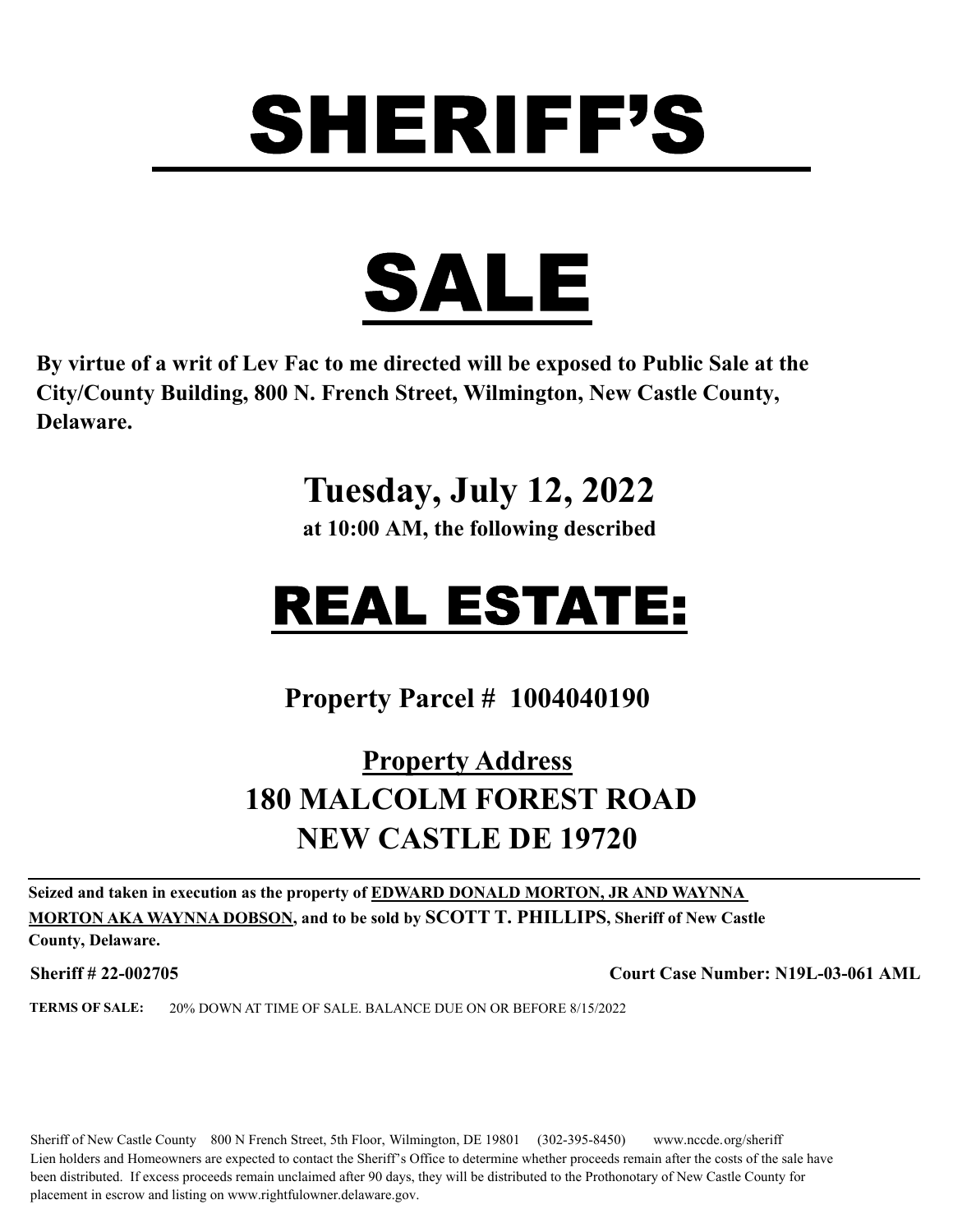

**By virtue of a writ of Lev Fac to me directed will be exposed to Public Sale at the City/County Building, 800 N. French Street, Wilmington, New Castle County, Delaware.** 

### **Tuesday, July 12, 2022**

**at 10:00 AM, the following described**

## REAL ESTATE:

**Property Parcel # 1002010122**

#### **Property Address 14 GENE AVENUE NEW CASTLE DE 19720**

**Seized and taken in execution as the property of ROBERT H FEHRMAN, JR, and to be sold by SCOTT T. PHILLIPS, Sheriff of New Castle County, Delaware.**

**Sheriff # 22-002706 Court Case Number: N21L-07-005 JRJ**

**TERMS OF SALE:** 20% DOWN AT TIME OF SALE. BALANCE DUE ON OR BEFORE 8/15/2022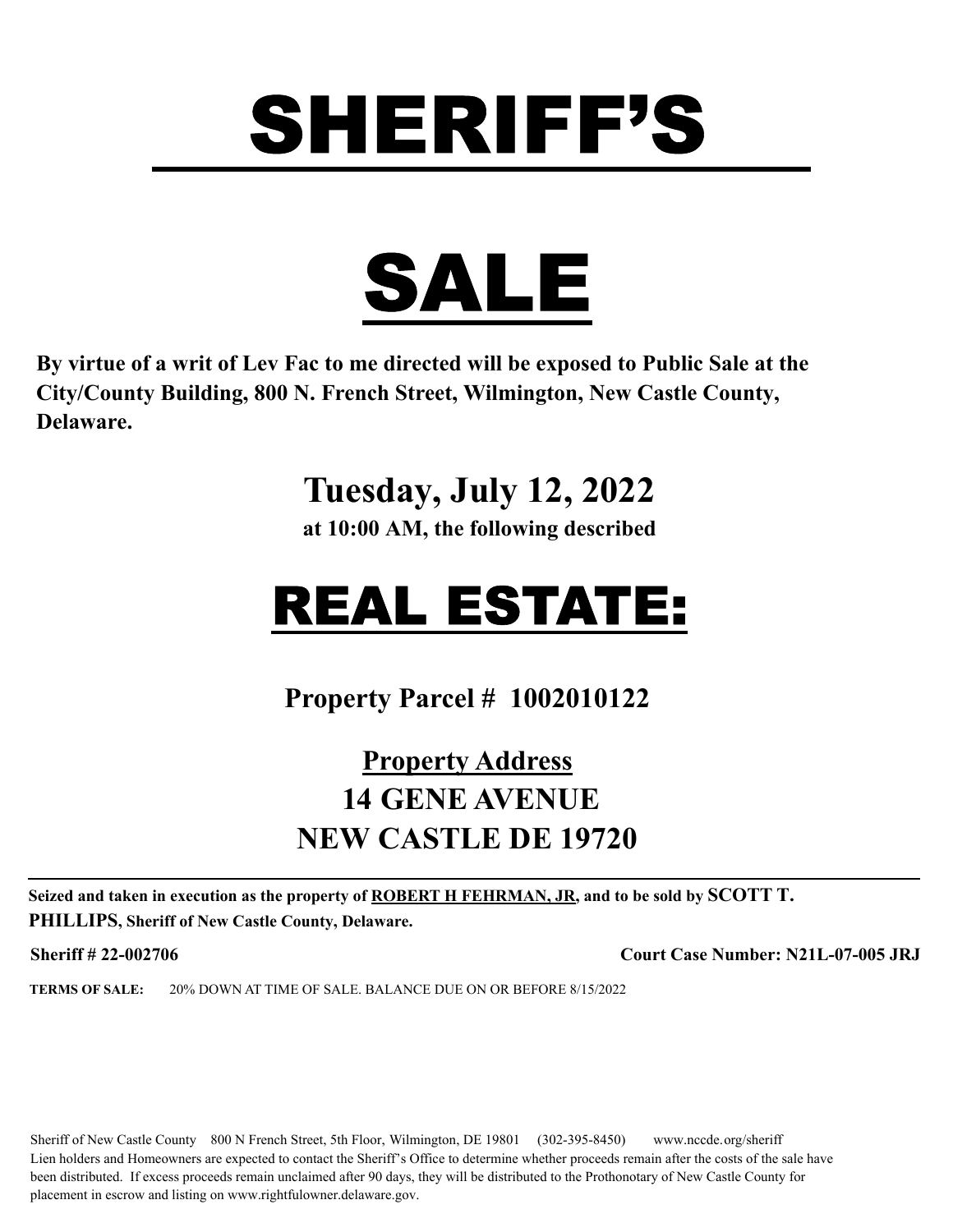

**By virtue of a writ of Lev Fac to me directed will be exposed to Public Sale at the City/County Building, 800 N. French Street, Wilmington, New Castle County, Delaware.** 

### **Tuesday, July 12, 2022**

**at 10:00 AM, the following described**

## REAL ESTATE:

**Property Parcel # 1201900247**

#### **Property Address 14 WATERTON DRIVE BEAR DE 19701**

**Seized and taken in execution as the property of MANUBHAI J PATEL, and to be sold by SCOTT T. PHILLIPS, Sheriff of New Castle County, Delaware.**

**Sheriff # 22-002734 Court Case Number: N21L-04-009 MMJ**

**TERMS OF SALE:** 20% DOWN AT TIME OF SALE. BALANCE DUE ON OR BEFORE 8/15/2022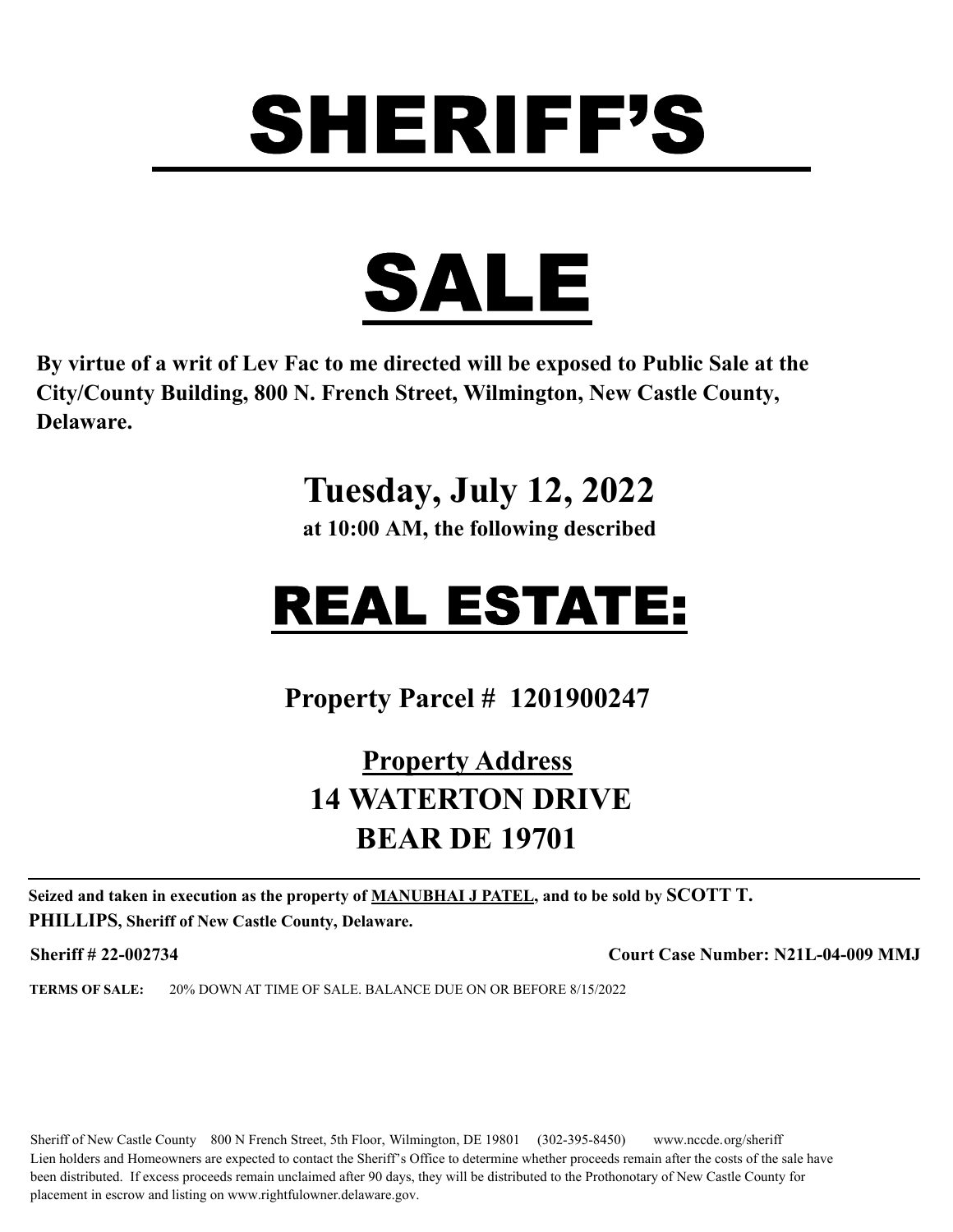

**By virtue of a writ of Lev Fac to me directed will be exposed to Public Sale at the City/County Building, 800 N. French Street, Wilmington, New Castle County, Delaware.** 

### **Tuesday, July 12, 2022**

**at 10:00 AM, the following described**

## REAL ESTATE:

**Property Parcel # 0613300163**

#### **Property Address 1507 RIVER ROAD WILMINGTON DE 19809**

**Seized and taken in execution as the property of DAVID HALLADAY JR., and to be sold by SCOTT T. PHILLIPS, Sheriff of New Castle County, Delaware.**

**Sheriff # 22-002737 Court Case Number: N19L-09-092 JRJ**

**TERMS OF SALE:** 20% DOWN AT TIME OF SALE. BALANCE DUE ON OR BEFORE 8/15/2022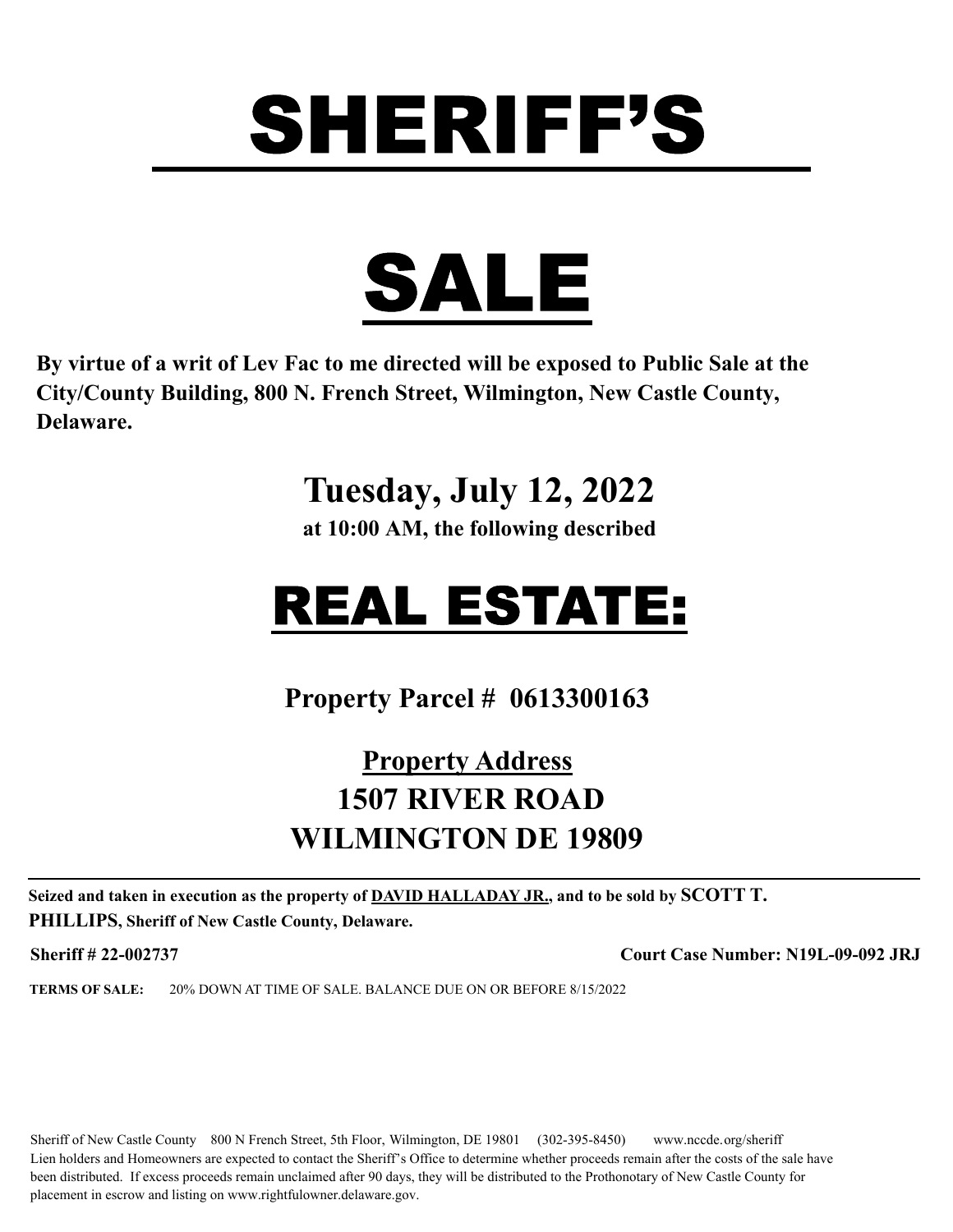

**By virtue of a writ of Lev Fac to me directed will be exposed to Public Sale at the City/County Building, 800 N. French Street, Wilmington, New Castle County, Delaware.** 

### **Tuesday, July 12, 2022**

**at 10:00 AM, the following described**

## REAL ESTATE:

**Property Parcel # 2602320072**

#### **Property Address 506 E. 35TH STREET WILMINGTON DE 19802**

**Seized and taken in execution as the property of CHARMAYNE G ANDERSON, CHARLES S KNOTHE ESQ., PERSONAL REPRESENTATIVE OF THE ESTATE OF IRA M ANDERSON ET AL, and to be sold by SCOTT T. PHILLIPS, Sheriff of New Castle County, Delaware.**

**Sheriff # 22-002739 Court Case Number: N21L-02-004 WCC**

**TERMS OF SALE:** 20% DOWN AT TIME OF SALE. BALANCE DUE ON OR BEFORE 8/15/2022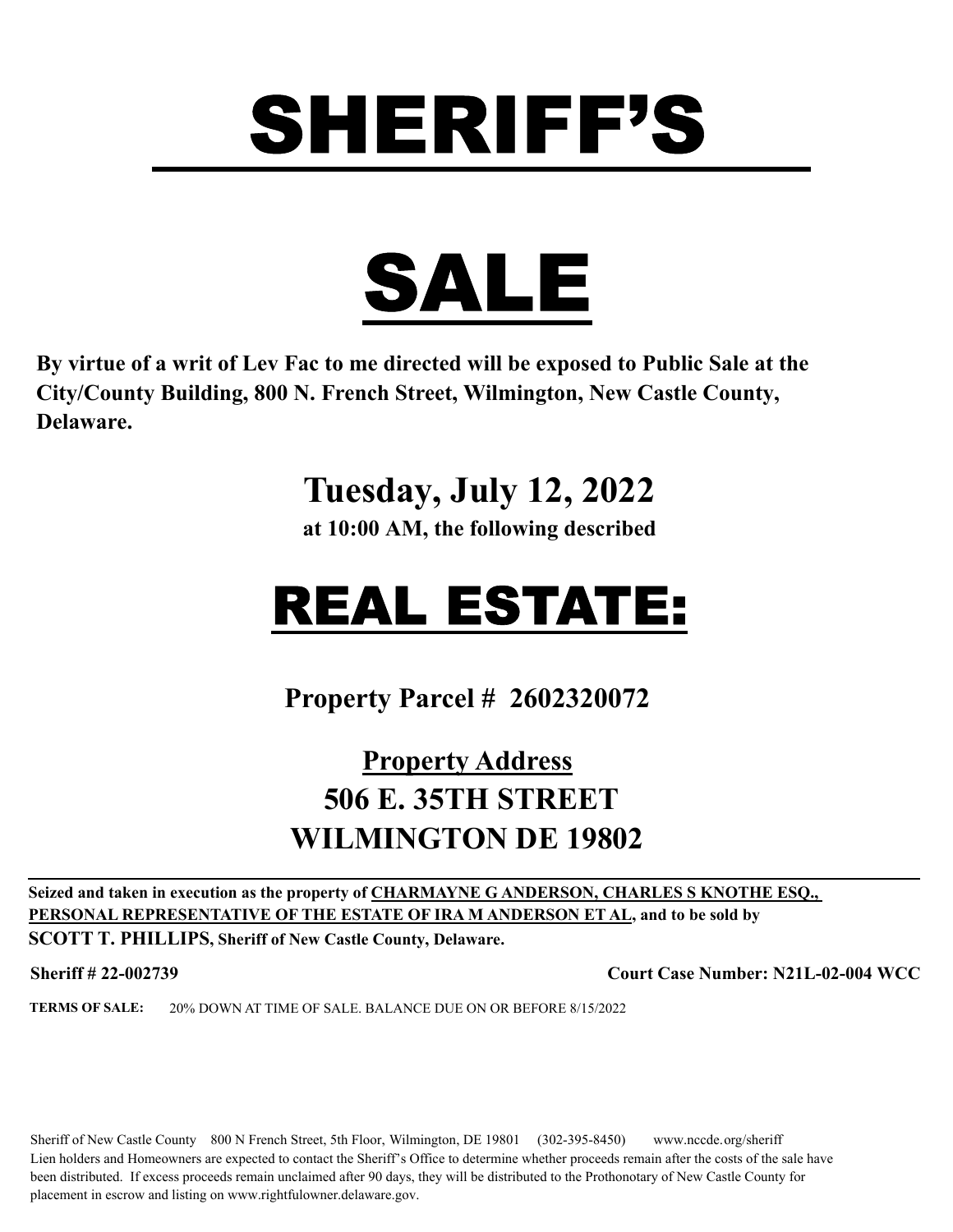

**By virtue of a writ of Lev Fac to me directed will be exposed to Public Sale at the City/County Building, 800 N. French Street, Wilmington, New Castle County, Delaware.** 

### **Tuesday, July 12, 2022**

**at 10:00 AM, the following described**

## REAL ESTATE:

**Property Parcel # 0601500041**

#### **Property Address 2733 CHINCHILLA DRIVE WILMINGTON DE 19810**

**Seized and taken in execution as the property of KATHERINE S BEARDSLEY, and to be sold by SCOTT T. PHILLIPS, Sheriff of New Castle County, Delaware.**

**Sheriff # 22-002741 Court Case Number: N21L-09-010 AML**

**TERMS OF SALE:** 20% DOWN AT TIME OF SALE. BALANCE DUE ON OR BEFORE 8/15/2022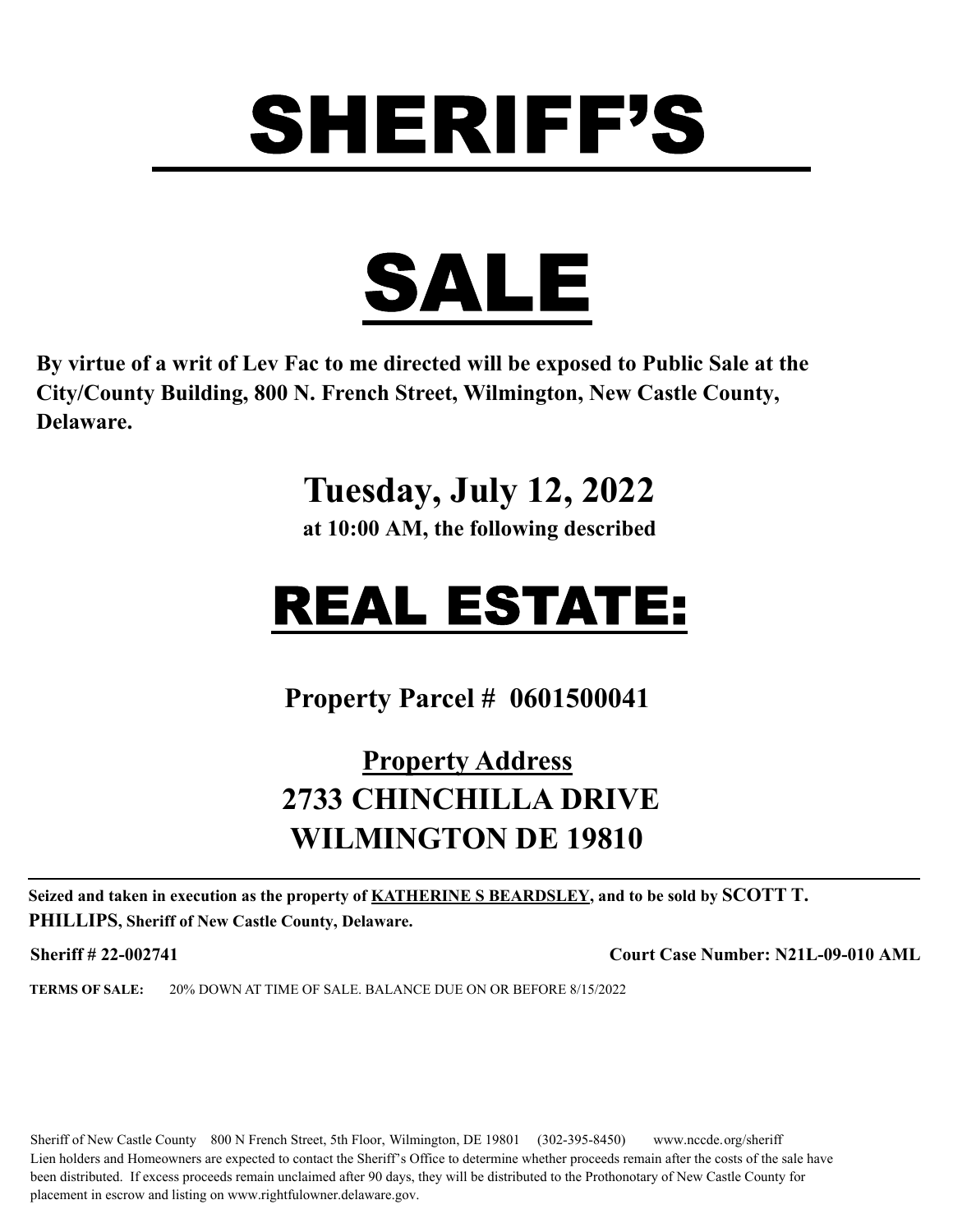

**By virtue of a writ of Lev Fac to me directed will be exposed to Public Sale at the City/County Building, 800 N. French Street, Wilmington, New Castle County, Delaware.** 

### **Tuesday, July 12, 2022**

**at 10:00 AM, the following described**

## REAL ESTATE:

**Property Parcel # 2602730406**

#### **Property Address 1305 W. 5TH STREET WILMINGTON DE 19805**

**Seized and taken in execution as the property of ANTHONY J. DEROCILI AND LOIS R. DEROCILI AKA LOIS R. DEROCILI-TURNBULL, and to be sold by SCOTT T. PHILLIPS, Sheriff of New Castle County, Delaware.**

**Sheriff # 22-002762 Court Case Number: N21L-05-014 EMD**

**TERMS OF SALE:** 20% DOWN AT TIME OF SALE. BALANCE DUE ON OR BEFORE 8/15/2022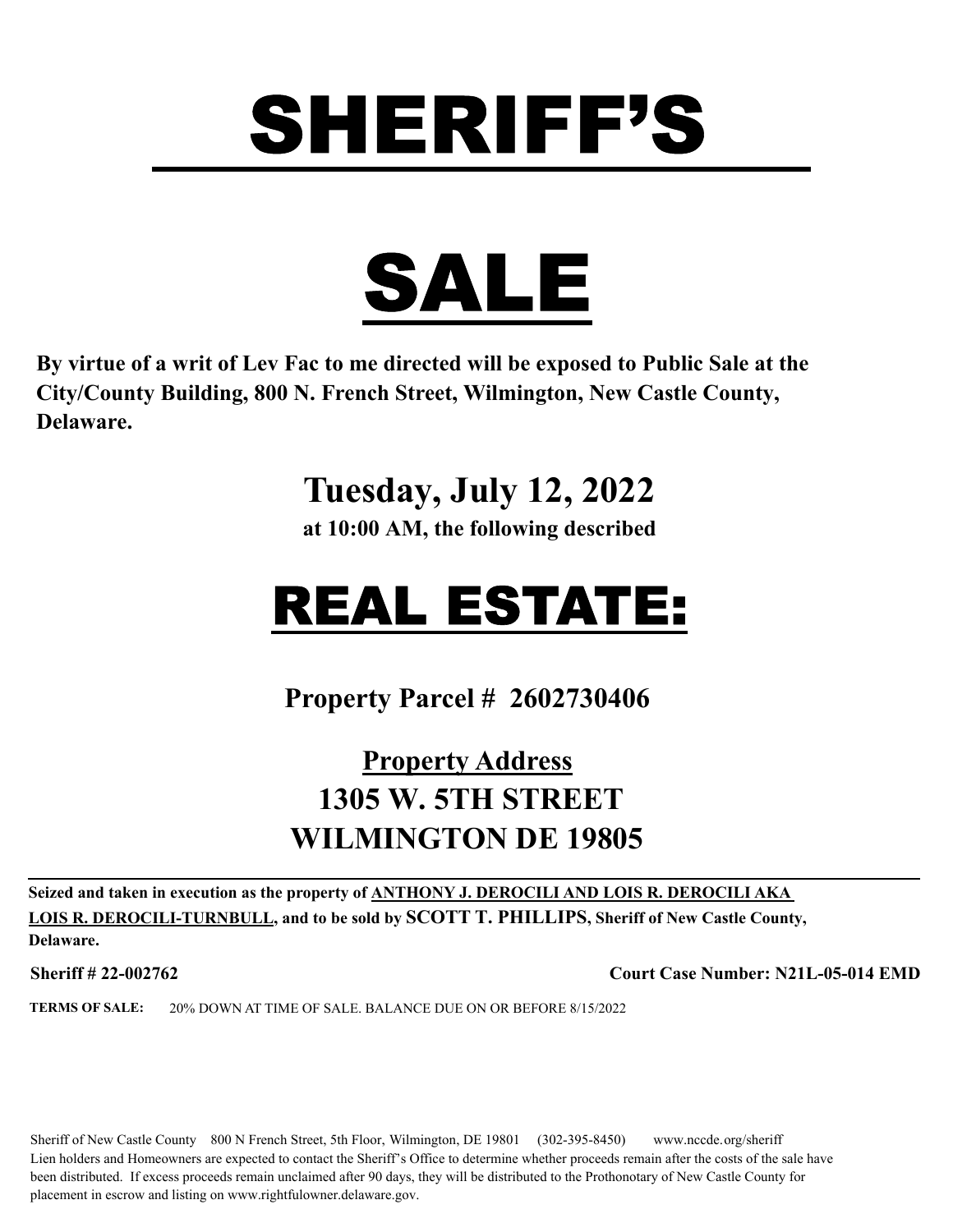

**By virtue of a writ of Lev Fac to me directed will be exposed to Public Sale at the City/County Building, 800 N. French Street, Wilmington, New Castle County, Delaware.** 

### **Tuesday, July 12, 2022**

**at 10:00 AM, the following described**

## REAL ESTATE:

**Property Parcel # 1103230001**

#### **Property Address 2 WORTHY DOWN AVENUE BEAR DE 19701**

**Seized and taken in execution as the property of CHRISTOPHER M SCHULTZ, and to be sold by SCOTT T. PHILLIPS, Sheriff of New Castle County, Delaware.**

**Sheriff # 22-002768 Court Case Number: N20L-12-022 SKR**

**TERMS OF SALE:** 20% DOWN AT TIME OF SALE. BALANCE DUE ON OR BEFORE 8/15/2022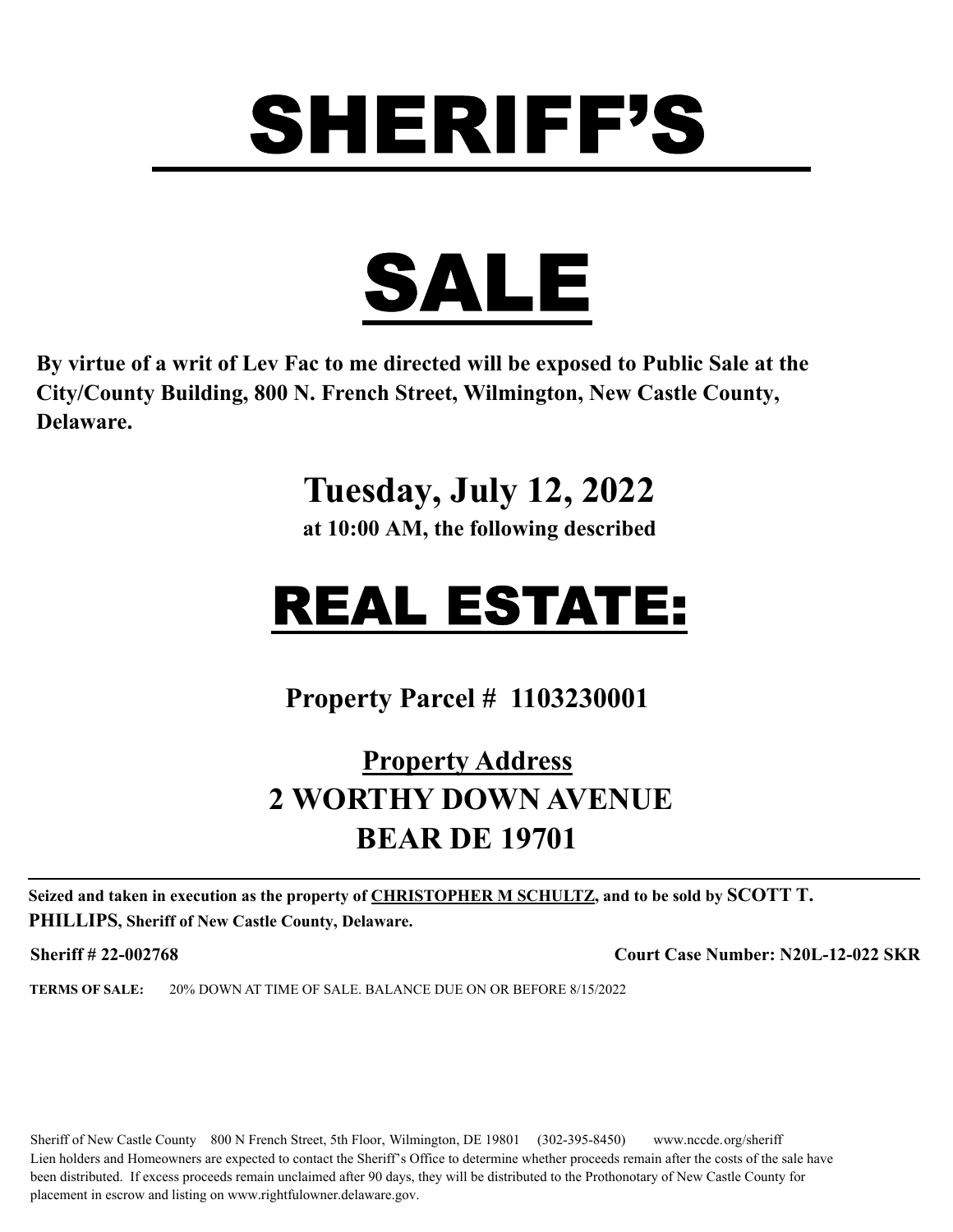

**By virtue of a writ of Lev Fac to me directed will be exposed to Public Sale at the City/County Building, 800 N. French Street, Wilmington, New Castle County, Delaware.** 

### **Tuesday, July 12, 2022**

**at 10:00 AM, the following described**

## REAL ESTATE:

**Property Parcel # 0801200131**

#### **Property Address 33 NATHALIE COURT HOCKESSIN DE 19707**

**Seized and taken in execution as the property of GREGORY H MANLEY THE UNITED STATES OF AMERICA, and to be sold by SCOTT T. PHILLIPS, Sheriff of New Castle County, Delaware.**

**Sheriff # 22-002779 Court Case Number: N20L-01-075 VLM**

**TERMS OF SALE:** 20% DOWN AT TIME OF SALE. BALANCE DUE ON OR BEFORE 8/15/2022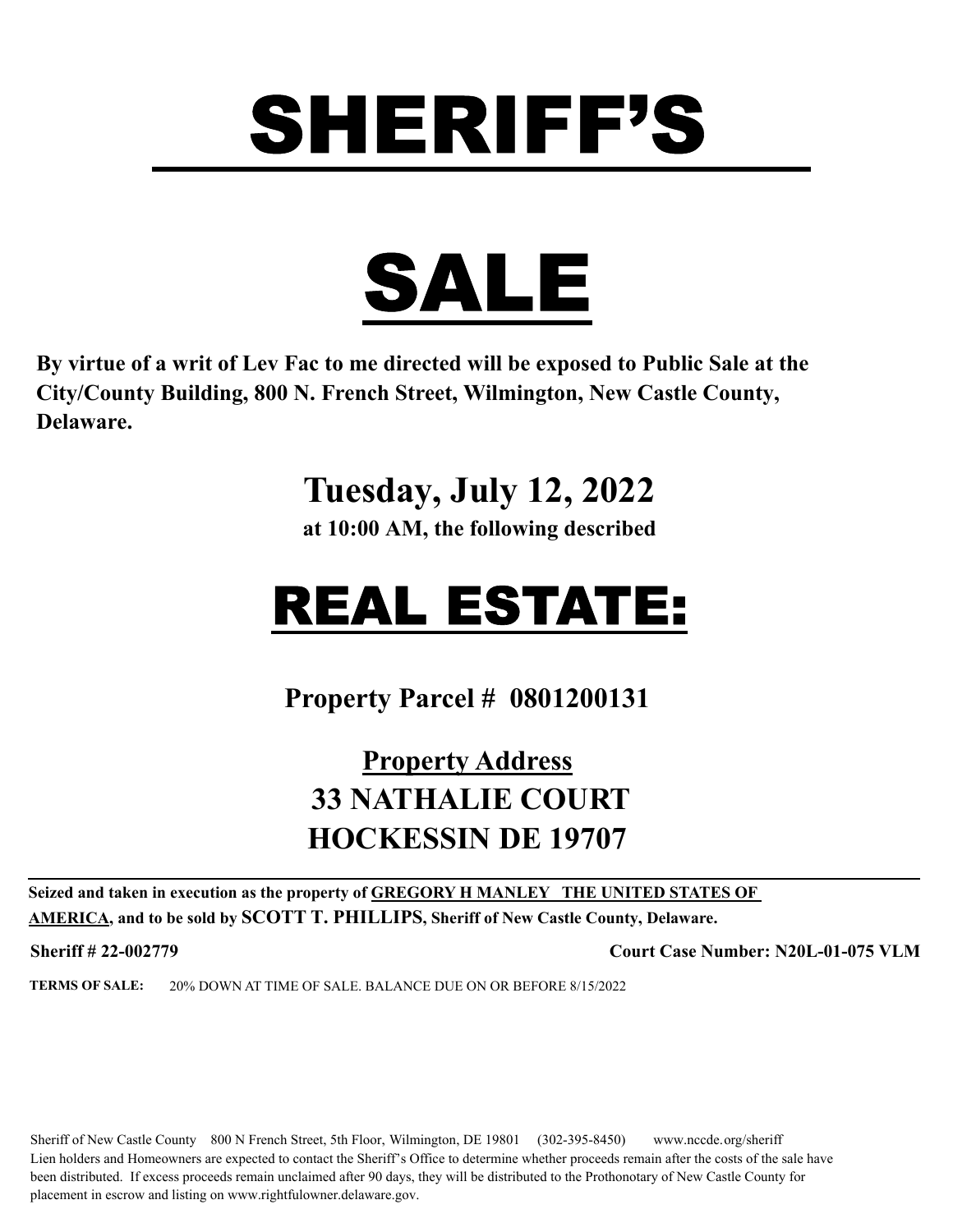

**By virtue of a writ of Lev Fac to me directed will be exposed to Public Sale at the City/County Building, 800 N. French Street, Wilmington, New Castle County, Delaware.** 

### **Tuesday, July 12, 2022**

**at 10:00 AM, the following described**

## REAL ESTATE:

**Property Parcel # 1002510138**

#### **Property Address 48 STOCKTON DRIVE NEW CASTLE DE 19720**

**Seized and taken in execution as the property of SEAN T COHILL AND OLIVIA L ROSSI, and to be sold by SCOTT T. PHILLIPS, Sheriff of New Castle County, Delaware.**

**Sheriff # 22-002922 Court Case Number: N19L-12-104 CLS**

**TERMS OF SALE:** 20% DOWN AT TIME OF SALE. BALANCE DUE ON OR BEFORE 8/15/2022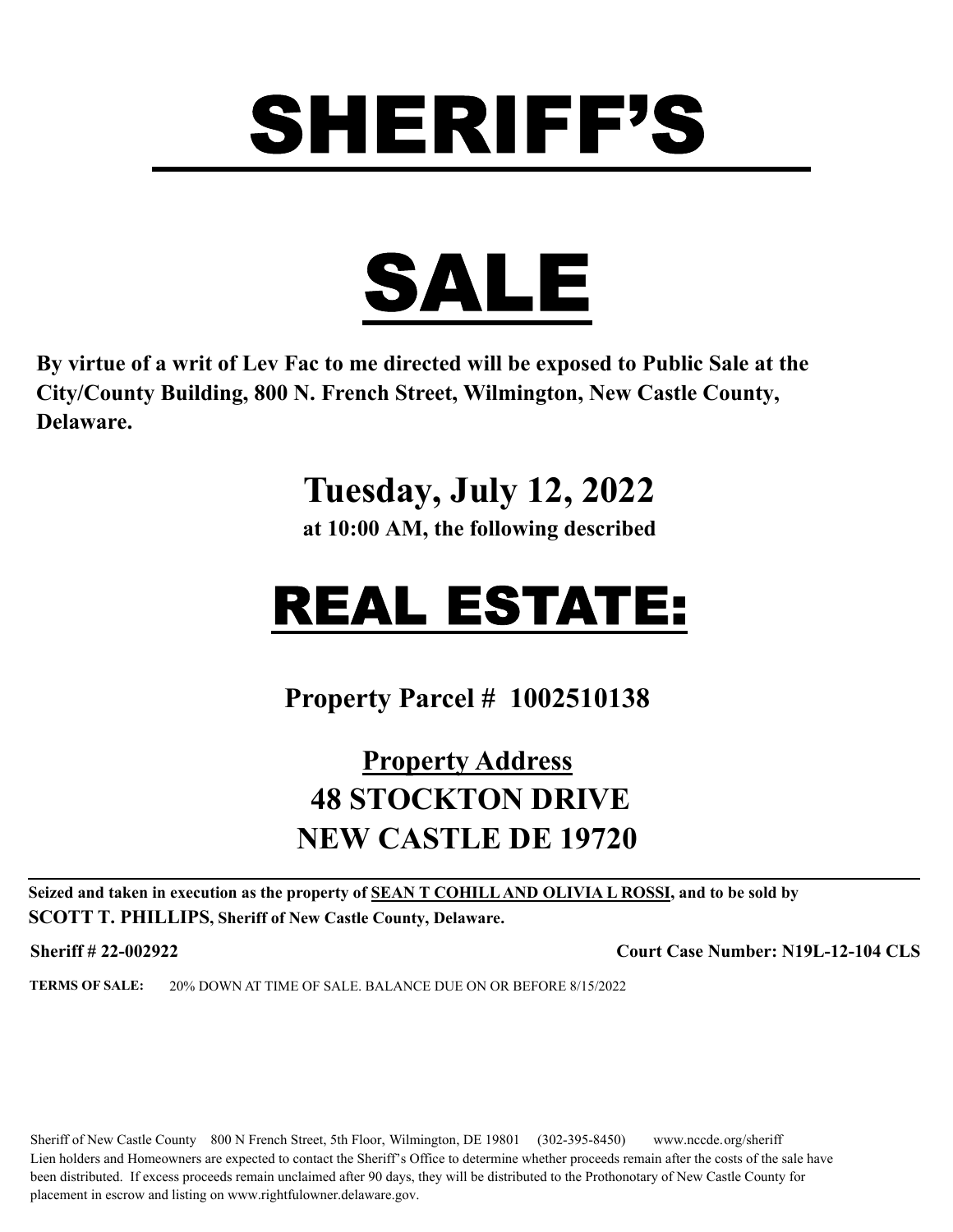

**By virtue of a writ of Lev Fac to me directed will be exposed to Public Sale at the City/County Building, 800 N. French Street, Wilmington, New Castle County, Delaware.** 

### **Tuesday, July 12, 2022**

**at 10:00 AM, the following described**

## REAL ESTATE:

**Property Parcel # 2604210416**

#### **Property Address 1014 LINDEN STREET WILMINGTON DE 19805**

**Seized and taken in execution as the property of ALBERTO J SIERRA, and to be sold by SCOTT T. PHILLIPS, Sheriff of New Castle County, Delaware.**

**Sheriff # 22-002924 Court Case Number: N19L-04-095 FWW**

**TERMS OF SALE:** 20% DOWN AT TIME OF SALE. BALANCE DUE ON OR BEFORE 8/15/2022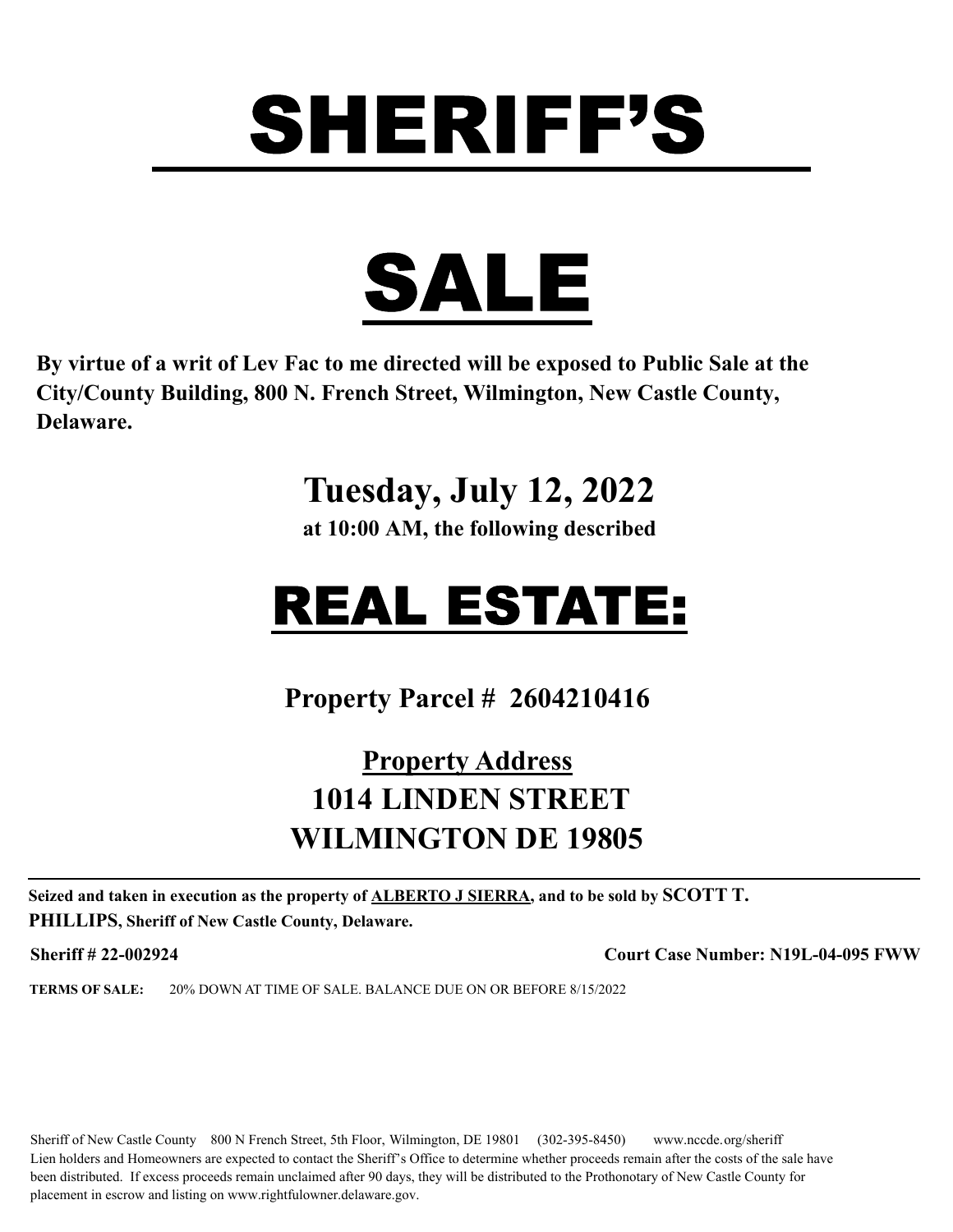

**By virtue of a writ of Lev Fac to me directed will be exposed to Public Sale at the City/County Building, 800 N. French Street, Wilmington, New Castle County, Delaware.** 

### **Tuesday, July 12, 2022**

**at 10:00 AM, the following described**

## REAL ESTATE:

**Property Parcel # 1203520010**

#### **Property Address 28 S. MAIN STREET MIDDLETOWN DE 19709**

**Seized and taken in execution as the property of JOSEPH J WEBB JR AND TANYA N WEBB, and to be sold by SCOTT T. PHILLIPS, Sheriff of New Castle County, Delaware.**

**Sheriff # 22-002979 Court Case Number: N18L-12-028 VLM**

**TERMS OF SALE:** 20% DOWN AT TIME OF SALE. BALANCE DUE ON OR BEFORE 8/15/2022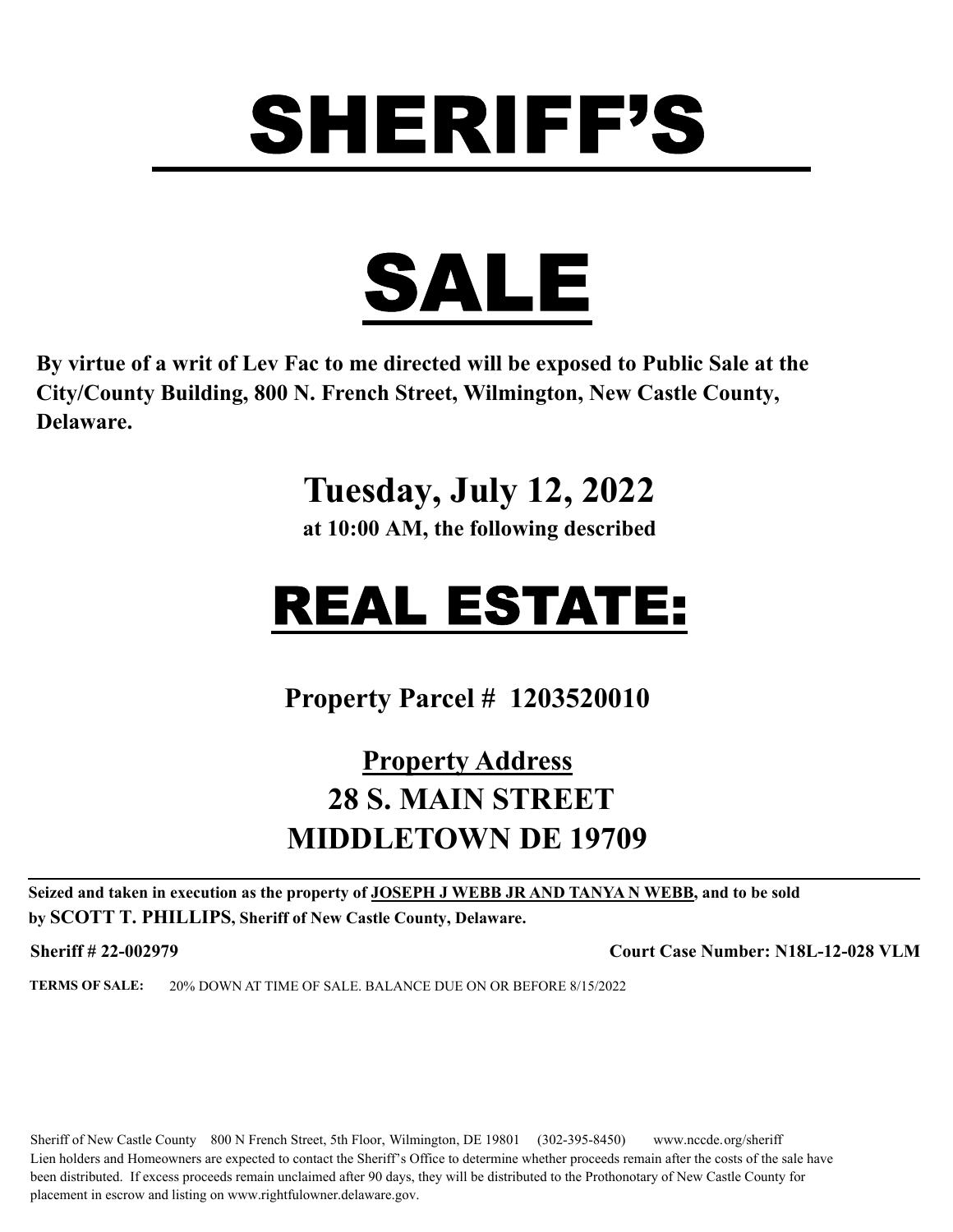

**By virtue of a writ of Lev Fac to me directed will be exposed to Public Sale at the City/County Building, 800 N. French Street, Wilmington, New Castle County, Delaware.** 

### **Tuesday, July 12, 2022**

**at 10:00 AM, the following described**

## REAL ESTATE:

**Property Parcel # 2301200002**

#### **Property Address 914 S. SCOTT STREET MIDDLETOWN DE 19709**

**Seized and taken in execution as the property of VINCENT D MEEKINS AND DIANA M. MEEKINS, and to be sold by SCOTT T. PHILLIPS, Sheriff of New Castle County, Delaware.**

**Sheriff # 22-002989 Court Case Number: N21L-04-010 SKR**

**TERMS OF SALE:** 20% DOWN AT TIME OF SALE. BALANCE DUE ON OR BEFORE 8/15/2022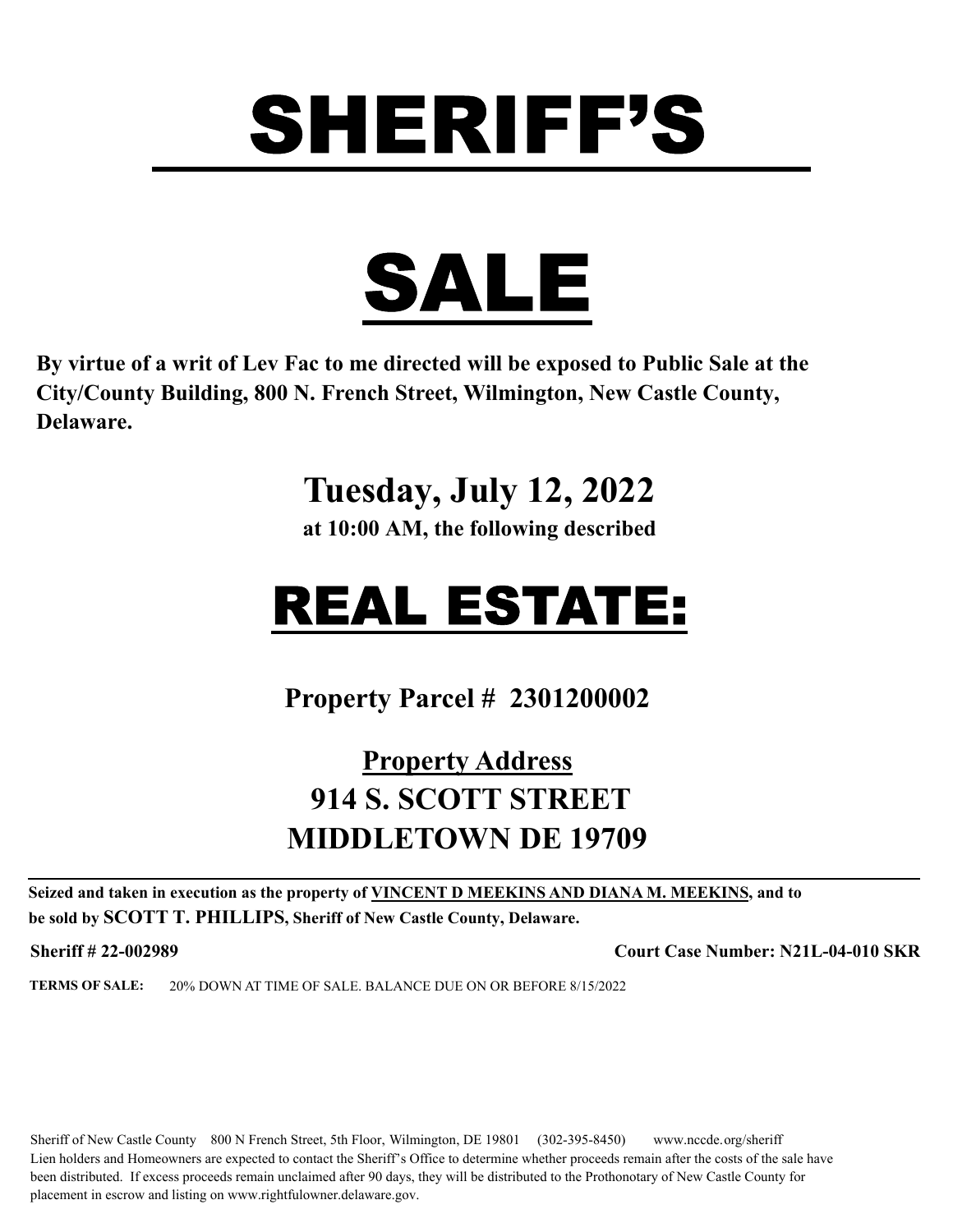

**By virtue of a writ of Lev Fac to me directed will be exposed to Public Sale at the City/County Building, 800 N. French Street, Wilmington, New Castle County, Delaware.** 

### **Tuesday, July 12, 2022**

**at 10:00 AM, the following described**

### REAL ESTATE:

**Property Parcel # 0703930464**

#### **Property Address 510 N. DUPONT ROAD WILMINGTON DE 19804**

**Seized and taken in execution as the property of JOSE A MARTINEZ, and to be sold by SCOTT T. PHILLIPS, Sheriff of New Castle County, Delaware.**

**Sheriff # 22-002990 Court Case Number: N21L-09-019 VLM**

**TERMS OF SALE:** 20% DOWN AT TIME OF SALE. BALANCE DUE ON OR BEFORE 8/15/2022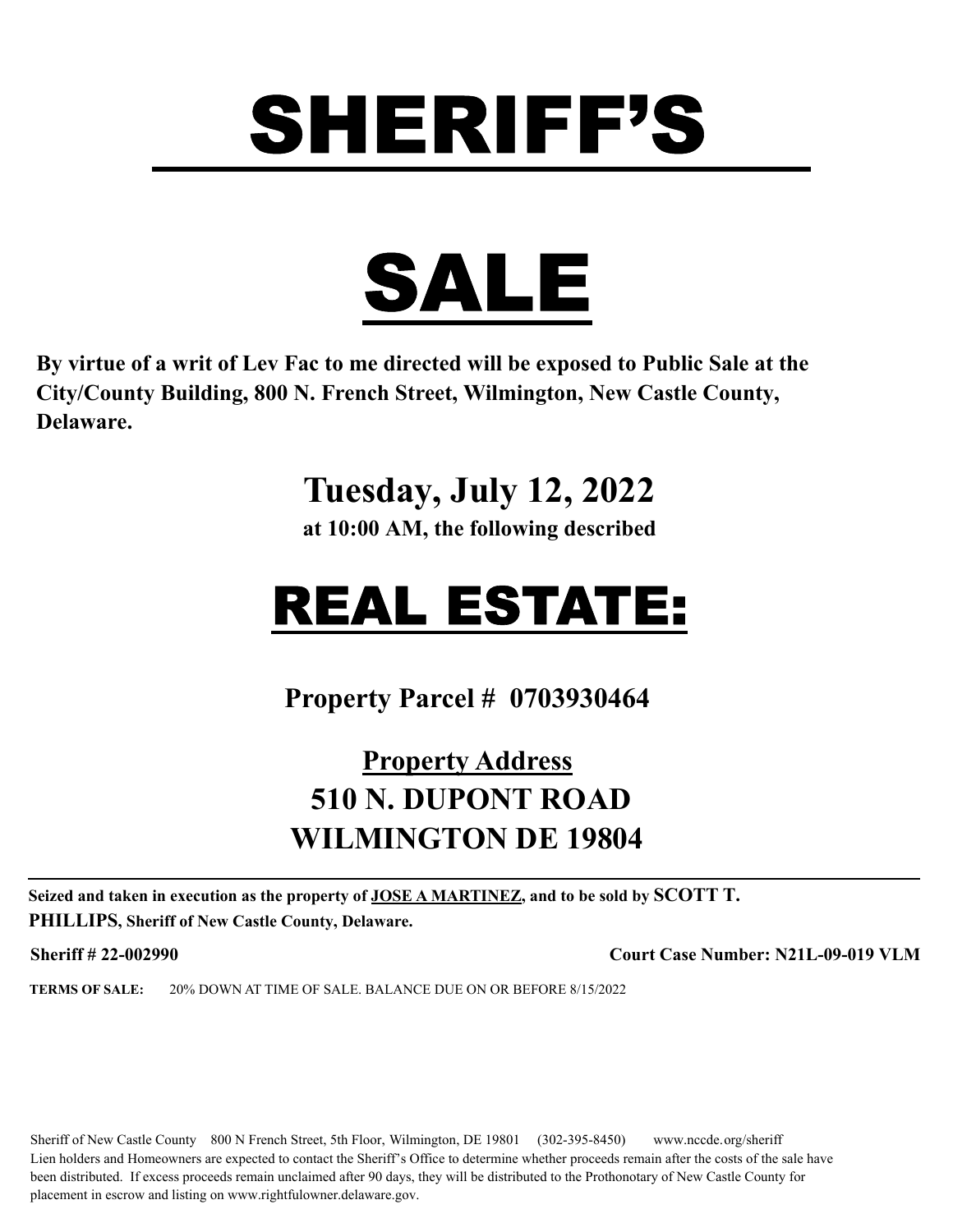

**By virtue of a writ of Lev Fac to me directed will be exposed to Public Sale at the City/County Building, 800 N. French Street, Wilmington, New Castle County, Delaware.** 

### **Tuesday, July 12, 2022**

**at 10:00 AM, the following described**

## REAL ESTATE:

**Property Parcel # 1001530168**

#### **Property Address 11 CASTLE HILL DRIVE NEW CASTLE DE 19720**

**Seized and taken in execution as the property of PATRIQUE V FREEMAN, and to be sold by SCOTT T. PHILLIPS, Sheriff of New Castle County, Delaware.**

**Sheriff # 22-002991 Court Case Number: N21L-03-001 FWW**

**TERMS OF SALE:** 20% DOWN AT TIME OF SALE. BALANCE DUE ON OR BEFORE 8/15/2022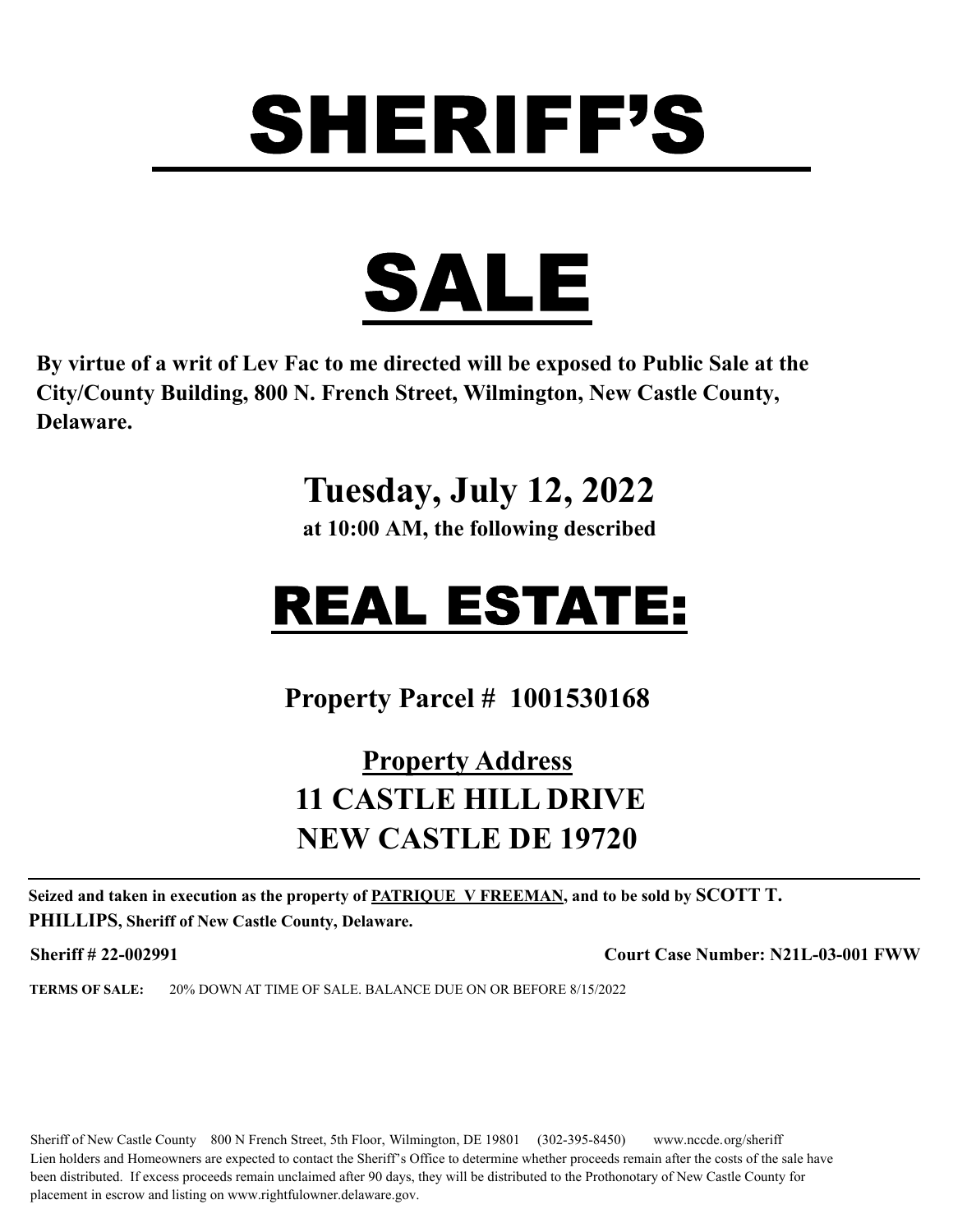

**By virtue of a writ of Lev Fac to me directed will be exposed to Public Sale at the City/County Building, 800 N. French Street, Wilmington, New Castle County, Delaware.** 

### **Tuesday, July 12, 2022**

**at 10:00 AM, the following described**

## REAL ESTATE:

**Property Parcel # 0613100255**

#### **Property Address 520 HANOVER ROAD WILMINGTON DE 19809**

**Seized and taken in execution as the property of IRVIN P. MITCHELL AND MILAGROS MITCHELL, and to be sold by SCOTT T. PHILLIPS, Sheriff of New Castle County, Delaware.**

**Sheriff # 22-002992 Court Case Number: N20L-08-005 CLS**

**TERMS OF SALE:** 20% DOWN AT TIME OF SALE. BALANCE DUE ON OR BEFORE 8/15/2022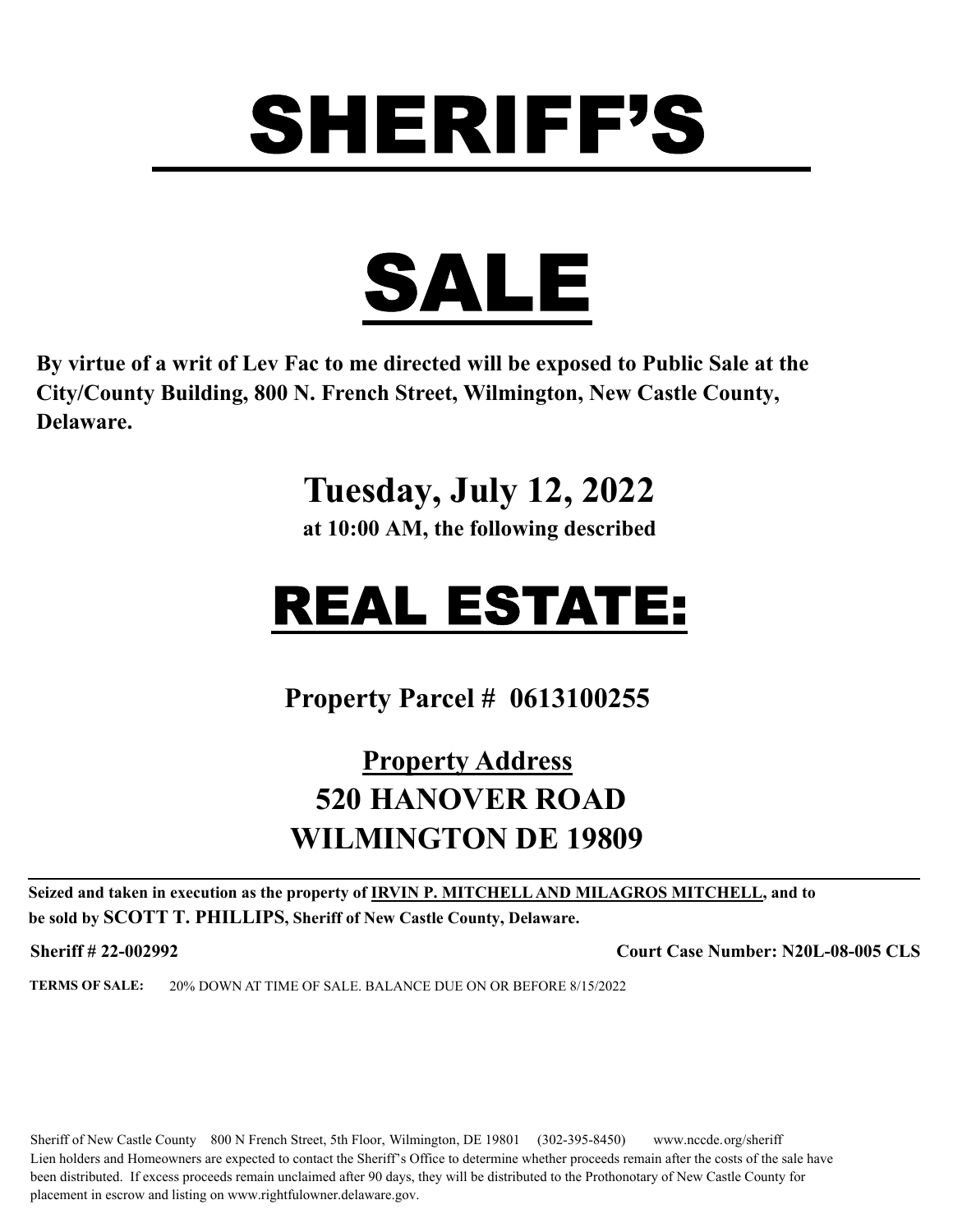



**By virtue of a writ of Lev Fac to me directed will be exposed to Public Sale at the City/County Building, 800 N. French Street, Wilmington, New Castle County, Delaware.** 

#### **Tuesday, July 12, 2022**

**at 10:00 AM, the following described**

### REAL ESTATE:

**Property Parcel # 0704720284**

#### **Property Address 312 FOREST DRIVE WILMINGTON DE 19804**

**Seized and taken in execution as the property of JOSEPH L SCHIAVONI CHARLES S KNOTHE AS PERSONAL REPRESENTATIVE FOR THE ESTATE OF KELLIE A SCHIAVONI JOSEPH L SCHIAVONI AND KYLE SCHIAVONI, and to be sold by SCOTT T. PHILLIPS, Sheriff of New Castle County,** 

**Delaware.**

**Sheriff # 22-003165 Court Case Number: N19L-05-067 PRW**

**TERMS OF SALE:** 20% DOWN AT TIME OF SALE. BALANCE DUE ON OR BEFORE 8/15/2022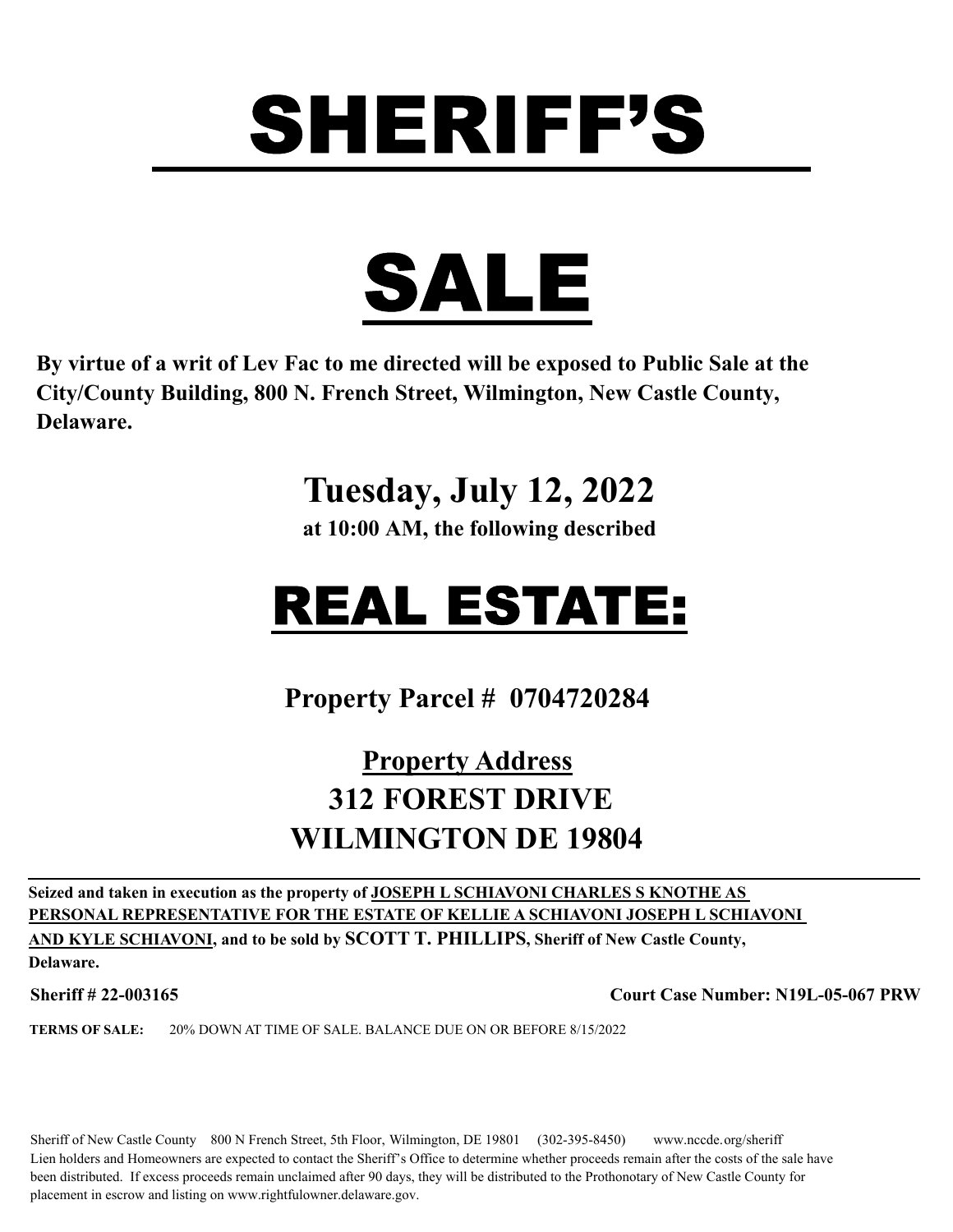

**By virtue of a writ of Lev Fac to me directed will be exposed to Public Sale at the City/County Building, 800 N. French Street, Wilmington, New Castle County, Delaware.** 

### **Tuesday, July 12, 2022**

**at 10:00 AM, the following described**

## REAL ESTATE:

**Property Parcel # 2101400271**

#### **Property Address 916 CLAYTON STREET NEW CASTLE DE 19720**

**Seized and taken in execution as the property of ORLANDO MAYS, and to be sold by SCOTT T. PHILLIPS, Sheriff of New Castle County, Delaware.**

**Sheriff # 22-003168 Court Case Number: N14L-07-105 VLM**

**TERMS OF SALE:** 20% DOWN AT TIME OF SALE. BALANCE DUE ON OR BEFORE 8/15/2022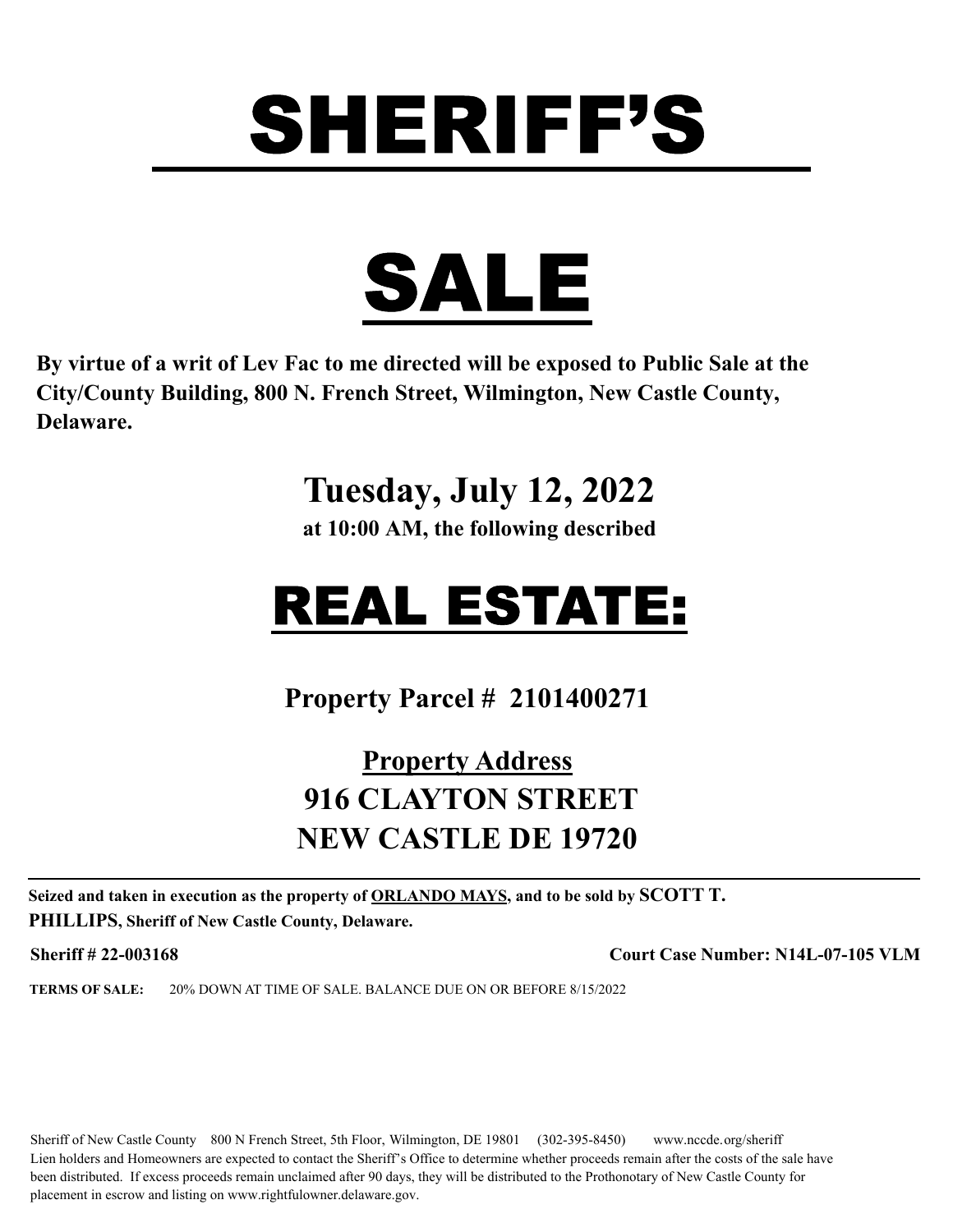

**By virtue of a writ of Lev Fac to me directed will be exposed to Public Sale at the City/County Building, 800 N. French Street, Wilmington, New Castle County, Delaware.** 

### **Tuesday, July 12, 2022**

**at 10:00 AM, the following described**

## REAL ESTATE:

**Property Parcel # 0703720109**

#### **Property Address 310 CENTERVILLE ROAD WILMINGTON DE 19808**

**Seized and taken in execution as the property of RICHARD SZCZEPKOWSKI AND CAROLYN YERKES, and to be sold by SCOTT T. PHILLIPS, Sheriff of New Castle County, Delaware.**

**Sheriff # 22-003230 Court Case Number: N19L-12-081 DCS**

**TERMS OF SALE:** 20% DOWN AT TIME OF SALE. BALANCE DUE ON OR BEFORE 8/15/2022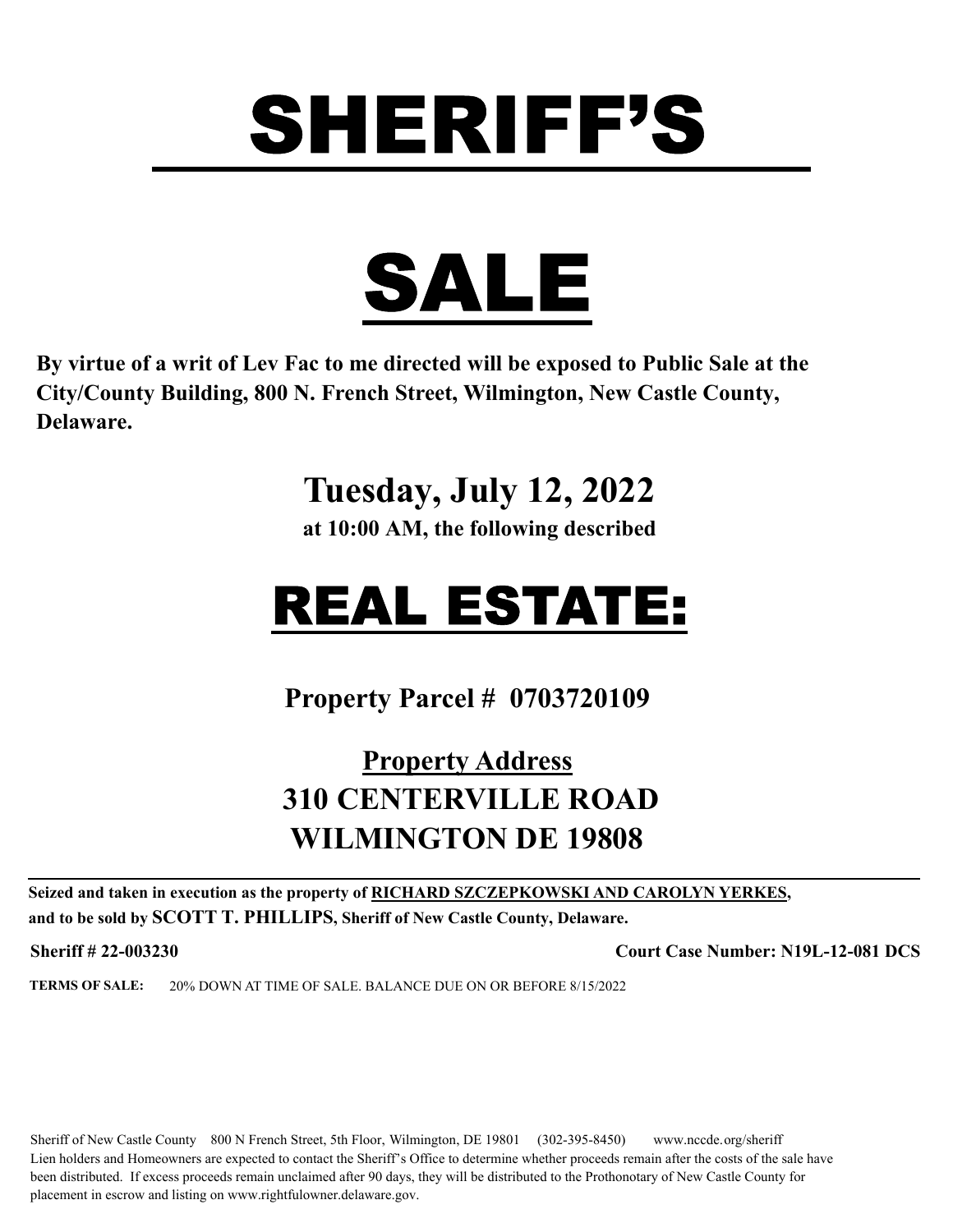

**By virtue of a writ of Lev Fac to me directed will be exposed to Public Sale at the City/County Building, 800 N. French Street, Wilmington, New Castle County, Delaware.** 

### **Tuesday, July 12, 2022**

**at 10:00 AM, the following described**

## REAL ESTATE:

**Property Parcel # 1004310807**

#### **Property Address 19 SIR THOMAS LANE NEWARK DE 19702**

**Seized and taken in execution as the property of JONES N. WILLIAMS, and to be sold by SCOTT T. PHILLIPS, Sheriff of New Castle County, Delaware.**

**Sheriff # 22-003231 Court Case Number: N19L-08-059 PRW**

**TERMS OF SALE:** 20% DOWN AT TIME OF SALE. BALANCE DUE ON OR BEFORE 8/15/2022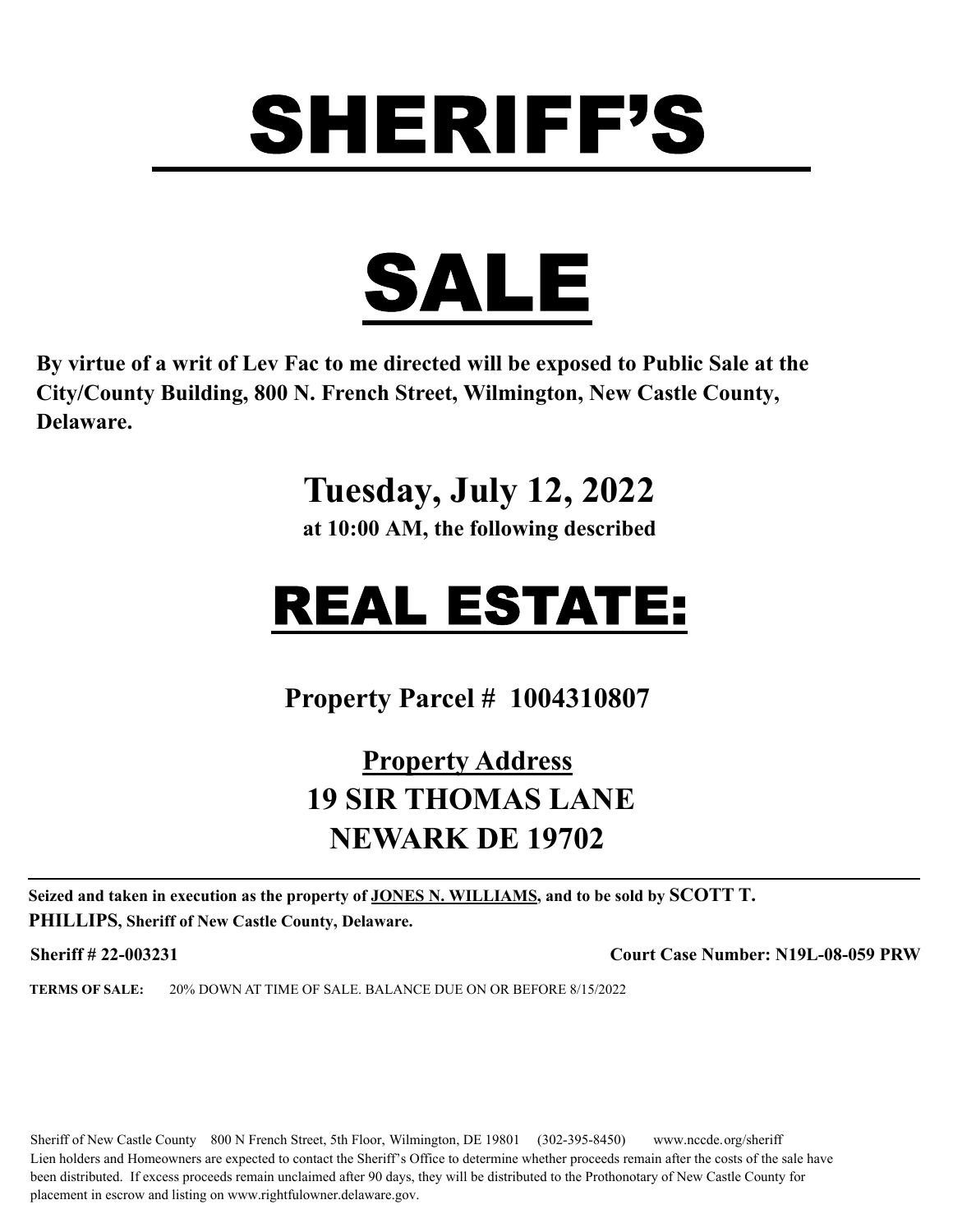

**By virtue of a writ of Lev Fac to me directed will be exposed to Public Sale at the City/County Building, 800 N. French Street, Wilmington, New Castle County, Delaware.** 

#### **Tuesday, July 12, 2022**

**at 10:00 AM, the following described**

## REAL ESTATE:

**Property Parcel # 2300500029**

#### **Property Address 8-10 N. CASS STREET MIDDLETOWN DE 19709**

**Seized and taken in execution as the property of LITTLE RIVER LANDING LLC, and to be sold by SCOTT T. PHILLIPS, Sheriff of New Castle County, Delaware.**

**Sheriff # 22-003256 Court Case Number: N22L-02-020 FJJ**

**TERMS OF SALE:** 20% DOWN AT TIME OF SALE. BALANCE DUE ON OR BEFORE 8/15/2022